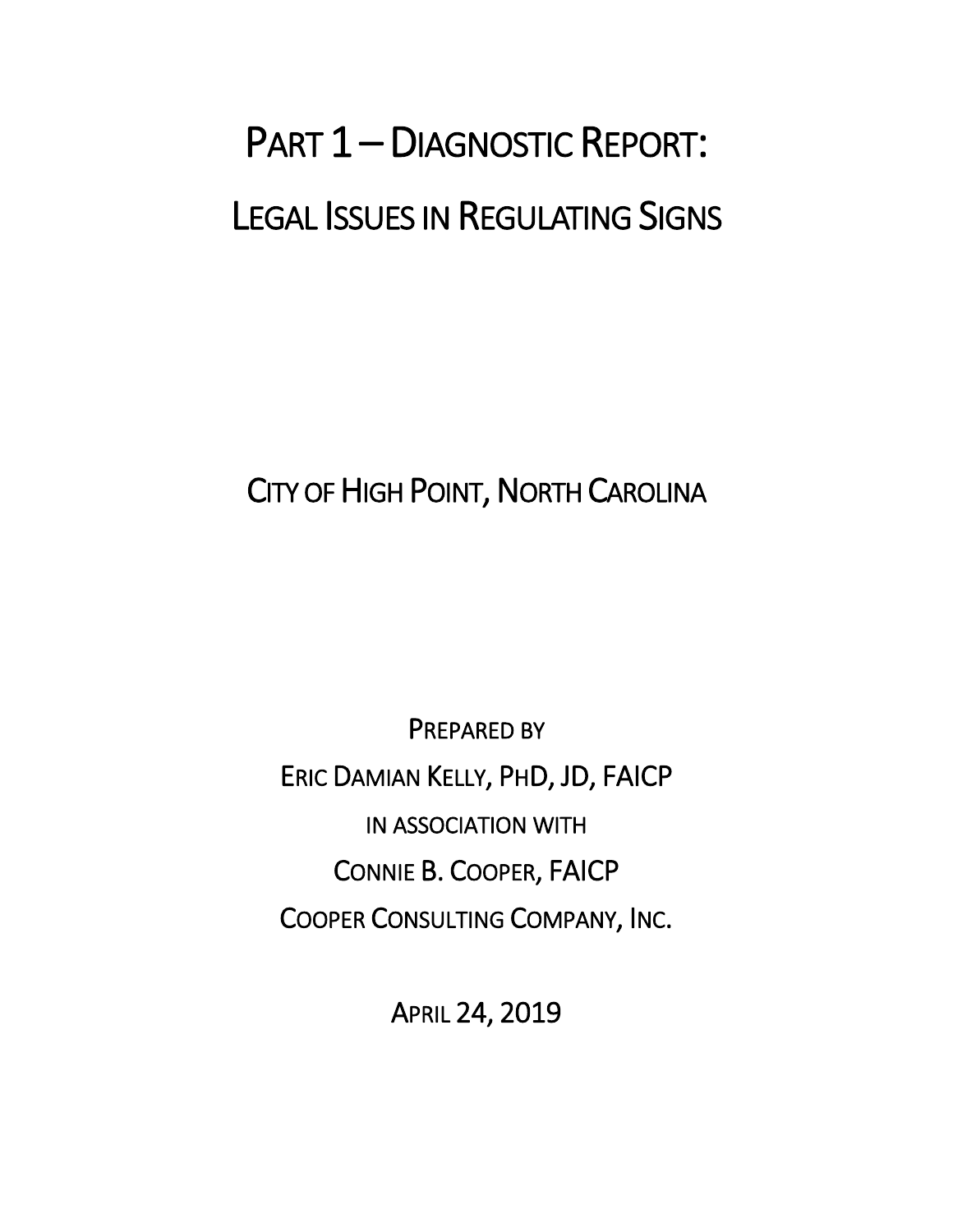# Part 1 - Diagnostic Report: Legal Issues in Regulating Signs

# **Table of Contents**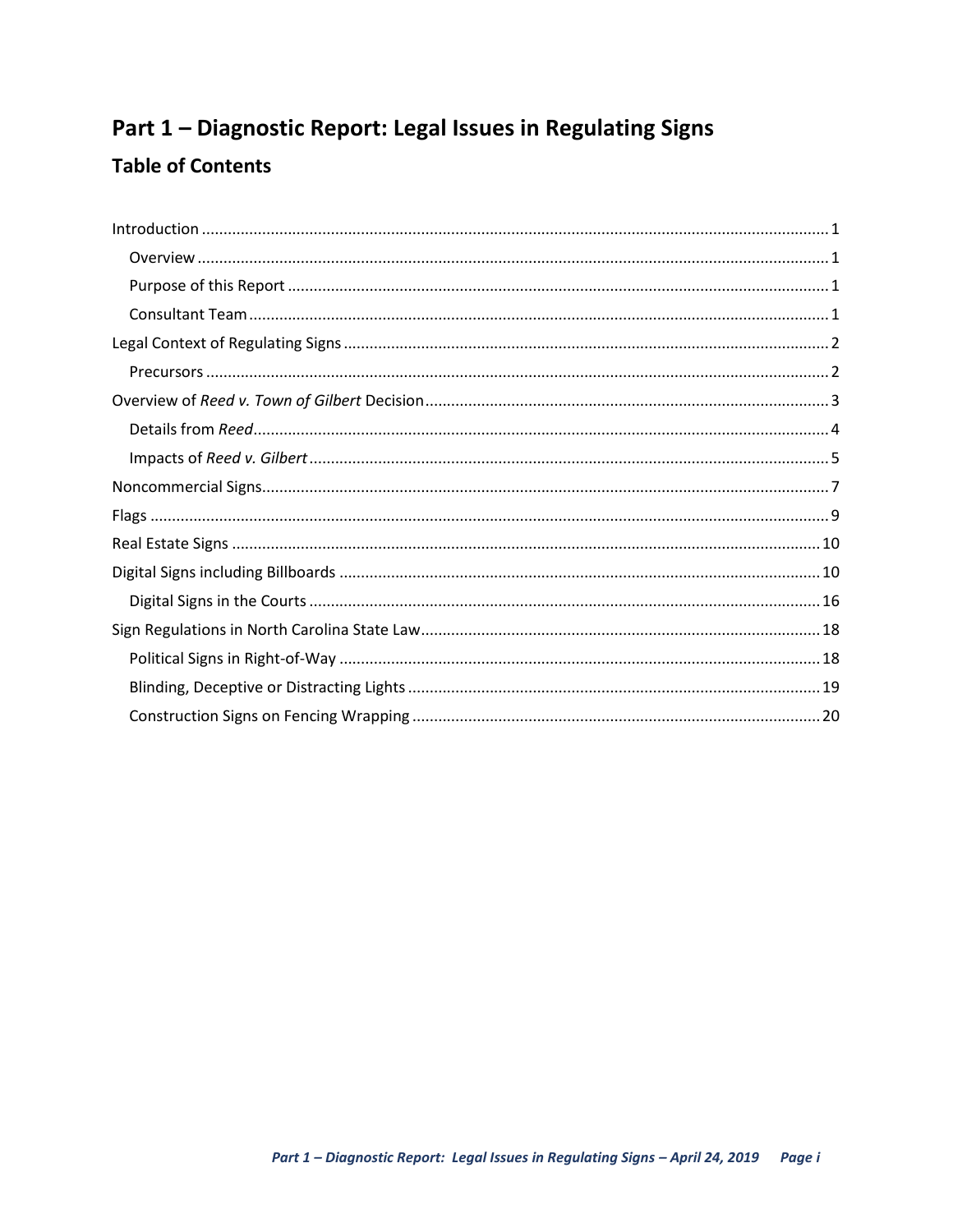# PART 1 – DIAGNOSTIC REPORT: LEGAL ISSUES IN REGULATING SIGNS City of High Point

# <span id="page-2-0"></span>Introduction

#### <span id="page-2-1"></span>**Overview**

The City of High Point's Sign Ordinance was originally drafted 27 years ago, in 1992, and over the years has undergone several amendments to respond to evolving changes in sign types, sign technology, and special sign needs that have arisen over the years. It has also been affected by the creation of overlay districts that contain distinctive sign provisions ensuring developing corridors have appropriate sign regulations.

"Part 1 – Diagnostic Report: Legal Issues in Regulating Signs" addresses the legal foundation for Constitutionally-appropriate sign regulations, particularly ensuring that in drafting new sign regulations the City does not, inadvertently or otherwise, infringe on its citizens' First Amendment's right to freedom of speech. Local governments are empowered to regulate signs under the police power – the capacity to regulate behavior and enforce order for the betterment of the health, safety, morals, and general welfare of the communities' inhabitants; the First Amendment, however, provides some limits on that power.

"Part 2 – Diagnostic Report: Sign Ordinance Analysis," is a companion report prepared as a separate document. It is an in depth analysis of the City's existing Sign Ordinance as well as other sign provisions found throughout the Development Ordinance. The Report is accompanied by recommendations, observations and remaining questions the Consultant Team has on regulatory nuances within the current Sign Ordinance, as well as a summary of business and citizen viewpoints on issues related to signs.

#### <span id="page-2-2"></span>Purpose of this Report

The purpose of Part 1: Legal Issues in Regulating Signs, is to summarize major legal and Constitutional issues involved in regulating signs. This report discusses those issues and tries to place them in a context to assist City staff and officials in deciding how to proceed with next generation sign regulations.

#### <span id="page-2-3"></span>Consultant Team

Eric Damian Kelly, PhD, JD, FAICP, the primary author of this report, is a lawyer (licensed in Colorado) and planner and emeritus professor of urban planning at Ball State University. Kelly a is a planner/lawyer, known across the country for his expertise in drafting Constitutionally-defensible sign ordinances and has written extensively on the regulation of signage. Since 1995, he has served as General Editor of the LEXIS/Matthew Bender legal treatise *Zoning and Land Use Controls;* Chapter 17 of the 10-volume set deals with the regulation of signs and billboards. Kelly was project manager for the creation of the multi-jurisdictional unified development code that was adopted by High Point in 1992 that included the current Sign Ordinance.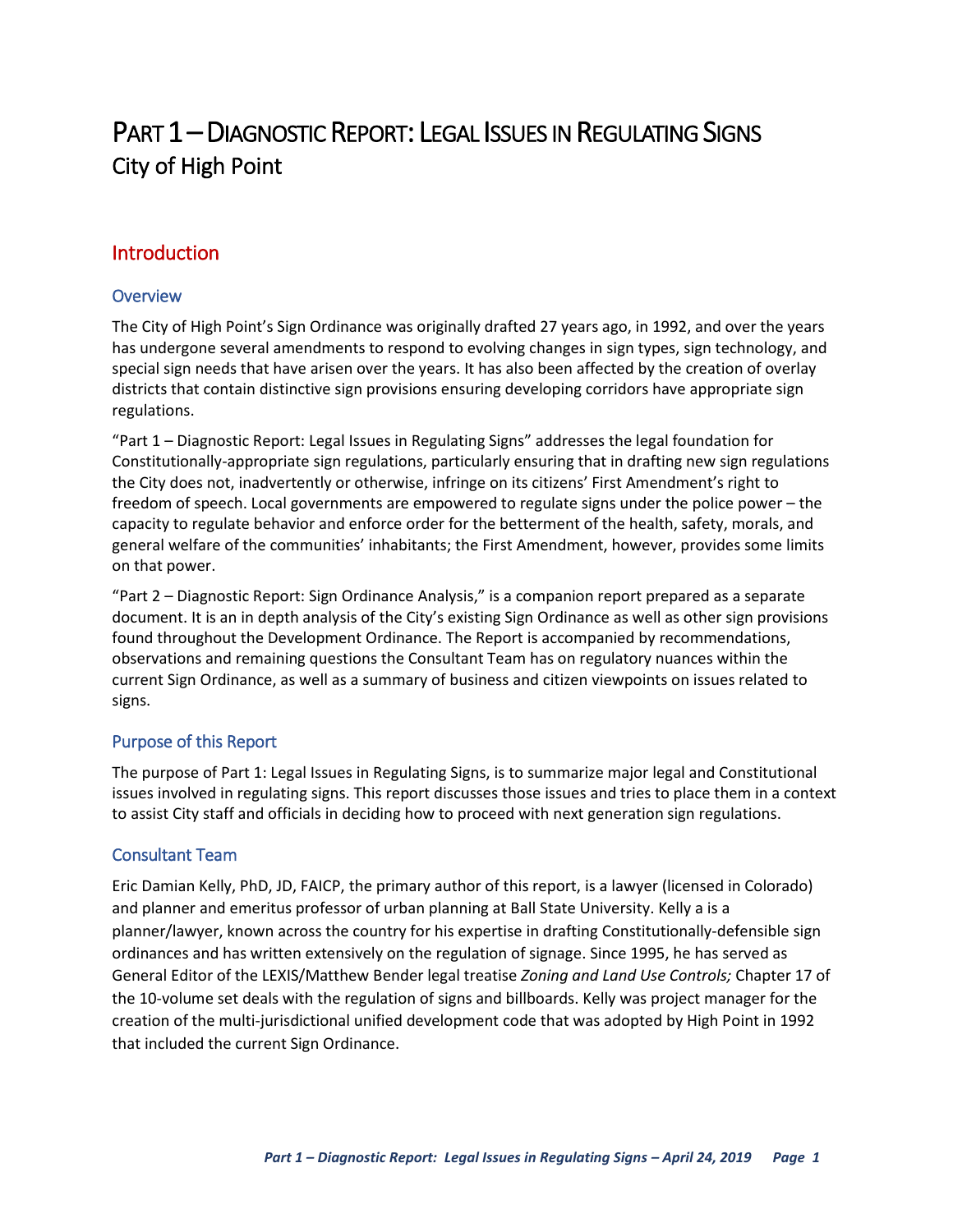Connie B. Cooper, FAICP is a nationally-recognized planning consultant with a lengthy and successful track record of drafting comprehensive plans, zoning ordinances, sector plans, and conducting public engagement forums, as well as having 15-years of public-sector service as a planning director.

# <span id="page-3-0"></span>Legal Context of Regulating Signs

Communities have regulated signs for more than a century; some of the early sign regulations pre-date comprehensive zoning ordinances (see, for example, *Thomas Cusack Co. v. City of Chicago*, 242 U.S. 526, 37 S. Ct. 190, 61 L. Ed. 472 (1917), and *St. Louis Gunning Advertisement Co. v. City of St. Louis*, 235 Mo. 99, 137 S.W. 929 (1911), appeal dismissed, 231 U.S. 761, 34 S. Ct. 325, 58 L. Ed. 470 (1913)). Local governments can regulate signs under the police power, provided that the regulations "constitute content-neutral time, place, and manner regulations." *Lamar Adver. Co. v. City of Douglasville*, 254 F. Supp. 2d 1321, 1327 (D. Ga. 2003), citing *Thomas v. Chicago Park Dist*., 534 U.S. 316, 322-24, 151 L. Ed. 2d 783, 122 S. Ct. 775 (2002). Most local governments today regulate content at least indirectly by making special provision for real estate signs, political signs, temporary signs, warning signs, directional signs and others.

The U.S. Supreme Court handed down a major decision in a sign case in 2015. In *Reed v. Town of Gilbert*, 135 S. Ct. 2218, 192 L. Ed. 2d 236 (U.S. 2015), an Arizona case, the Supreme Court reversed a Ninth Circuit decision that had upheld a local sign ordinance that included a glossary of sign-type definitions, many of them content-based, and that exempted 23 categories of signs from the ordinance with many of those exemptions also content based. The Court was essentially unanimous in holding that content-based distinctions in sign ordinances are problematic, with the 5-member majority opinion saying that they are subject to "strict scrutiny." Although it is possible for an ordinance to survive strict scrutiny, doing so requires the showing of a "compelling governmental interest," a very high bar indeed.

This case is important and thus gets considerable discussion in this memo.

#### <span id="page-3-1"></span>**Precursors**

This decision comes from the line of cases that have followed the confusing welter of opinions in *Metromedia, Inc. v. City of San Diego*, 453 U.S. 490, 101 S. Ct. 2882, 69 L.Ed. 2d 800 (1981), striking down San Diego's sign ordinance because the effect of its distinction between on-premise and offpremise signs was to restrict non-commercial messages more than some commercial ones. In 1988, in *Boos v. Barry*, 485 U.S. 312, 108 S. Ct. 1157, 99 L. Ed. 2d 333 (1988), the Court applied strict scrutiny in striking down a sign ordinance in Washington that prohibited signs located within 500 feet of an embassy that would bring a government into "public odium" or "public disrepute." More recently the Court held:

In an 8-1 decision, held unconstitutional a federal law prohibiting the sale of media depicting animal cruelty. *United States v. Stevens*, 130 S. Ct. 1577, 176 L. Ed. 2d 435 (U.S. 2010);

Affirmed (8-1) an appellate court decision reversing a district court judgment for the plaintiff on a tort claim by the family of a soldier killed in war against the Westboro Baptist Church, whose members picketed the soldier's funeral with signs that said, among other things, Thank God for dead soldiers, God hates fags, Fag troops, Pope in hell and You're going to Hell *Snyder v. Phelps*, 131 S. Ct. 1207, 179 L. Ed. 2d 172 (U.S. 2011);

Struck down (7-2) a California law preventing the sale of violent video games to persons under the age of 18. *Brown v. Entmt Merchs. Assn*, 131 S. Ct. 2729, 180 L. Ed. 2d 708 (U.S. 2011).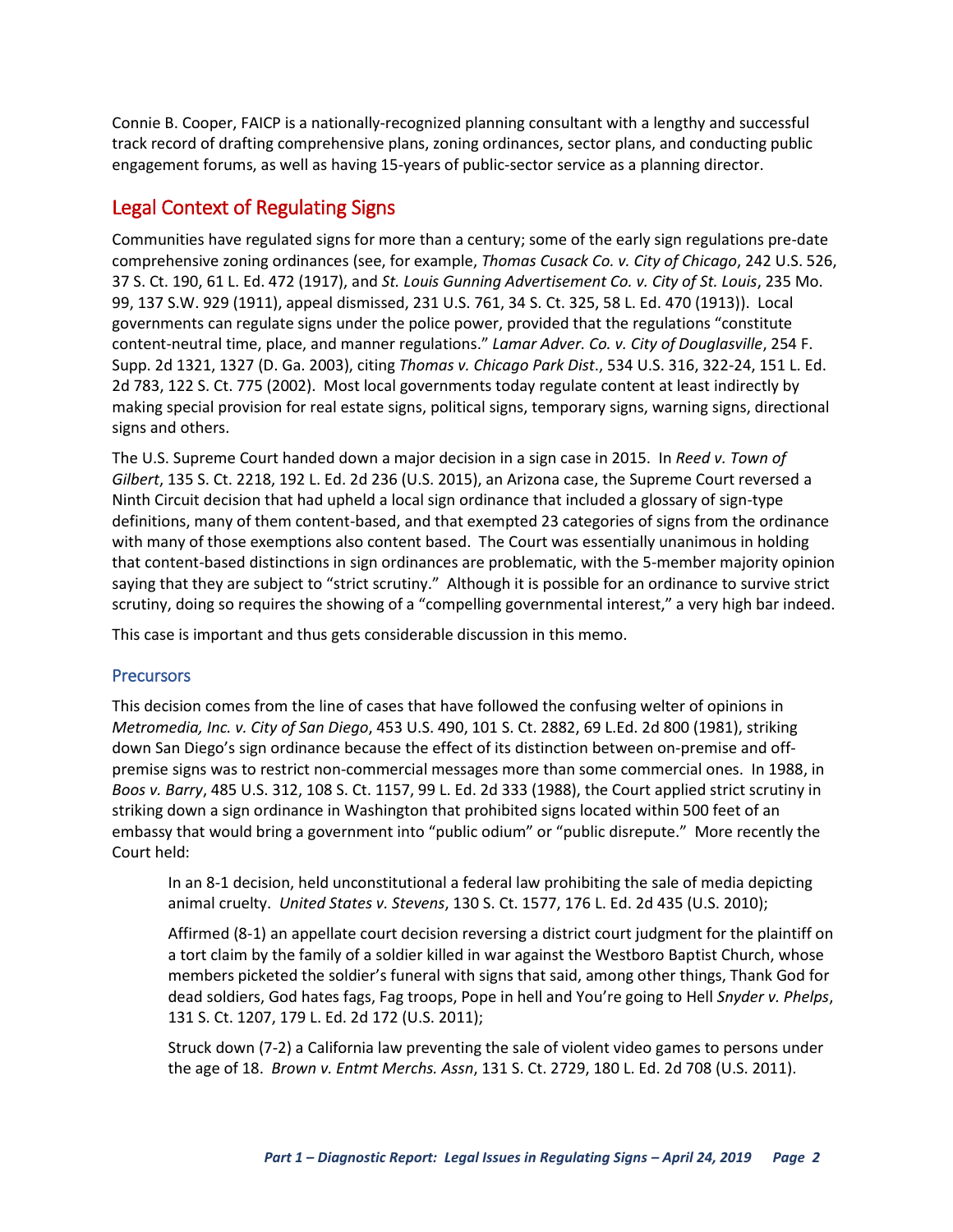As noted below, the majority opinion in *Reed* cites several times to *Sorrell v. IMS Health Inc.*, 131 S. Ct. 2653, 180 L. Ed. 2d 544 (U.S. 2011), a challenge to a Vermont law that restricted the release of medication prescribing information by individual physicians. According to the opinion, data miners compile such information and sell it to drug companies, which use it to fine-tune their marketing strategies. In a 6-3 decision, the Court applied "heightened" (not "strict") scrutiny to this law and found it wanting. The Court said in part:

On its face, Vermont's law enacts content- and speaker-based restrictions on the sale, disclosure, and use of prescriber-identifying information.

131 S.Ct. at 2663, 180 L.Ed. 2d at 554.

The opinion is long and complex, but for purposes of this discussion one point stands out. The Court requires that the government show a "substantial government interest" to defend the regulation, rather than the "compelling" interest required under strict scrutiny. Further, in *Sorrell*, the Court continued to recognize a somewhat lower level of protection for commercial speech than for noncommercial speech:

It is true that content-based restrictions on protected expression are sometimes permissible, and that principle applies to commercial speech. Indeed the government's legitimate interest in protecting consumers from "commercial harms" explains "why commercial speech can be subject to greater governmental regulation than noncommercial speech." *Discovery Network*, 507 U.S., at 426, 113 S. Ct. 1505, 123 L. Ed. 2d 99; see also *44 Liquormart,* 517 U.S., 502, 116 S. Ct. 1495, 134 L. Ed. 2d 711 (opinion of Stevens, J.). The Court has noted, for example, that "a State may choose to regulate price advertising in one industry but not in others, because the risk of fraud . . . is in its view greater there." *R. A. V.,* 505 U.S., at 388-389, 112 S. Ct. 2538, 120 L. Ed. 2d 305 (citing Virginia Bd., supra, at 771-772, 96 S. Ct. 1817, 48 L. Ed. 2d 346).

131 S.Ct. at 2672, 180 L.Ed. 2d at 564.

# <span id="page-4-0"></span>Overview of *Reed v. Town of Gilbert* Decision

From this often-split Court, there were four separate opinions in *Reed*, but there was no dissent. The Court was essentially unanimous in holding that content-based distinctions in sign ordinances are subject to heightened ("strict" according to the majority) scrutiny. The Court here did not decide whether traffic safety and aesthetic concerns (the typical policy underpinnings of sign ordinances) are "compelling" governmental interests but held that, if those are assumed to be compelling interests, the Town's ordinance was "hopelessly underinclusive" (135 S. Ct. at 2231, 192 L. Ed. 2d at 250). The Court noted that the ordinance:

[A]llows unlimited proliferation of larger ideological signs while strictly limiting the number, size and duration of smaller, directional ones. The Town cannot claim that placing strict limits on temporary directional signs is necessary to beautify the Town while at the same time allowing unlimited numbers of other types of signs that create the same problem.

#### 135 S. Ct. at 2231-32, 192 L. Ed. 2d at 250-51.

The Court held squarely:

A law that is content based on its face is subject to strict scrutiny regardless of the government's benign motive, content-neutral justification, or lack of "animus toward the ideas contained" in the regulated speech. *Cincinnati v. Discovery Network, Inc*., 507 U. S. 410, 429, 113 S. Ct. 1505, 123 L. Ed. 2d 99 (1993). We have thus made clear that "'[i]llicit legislative intent is not the sine qua non of a violation of the First Amendment,'" and a party opposing the government "need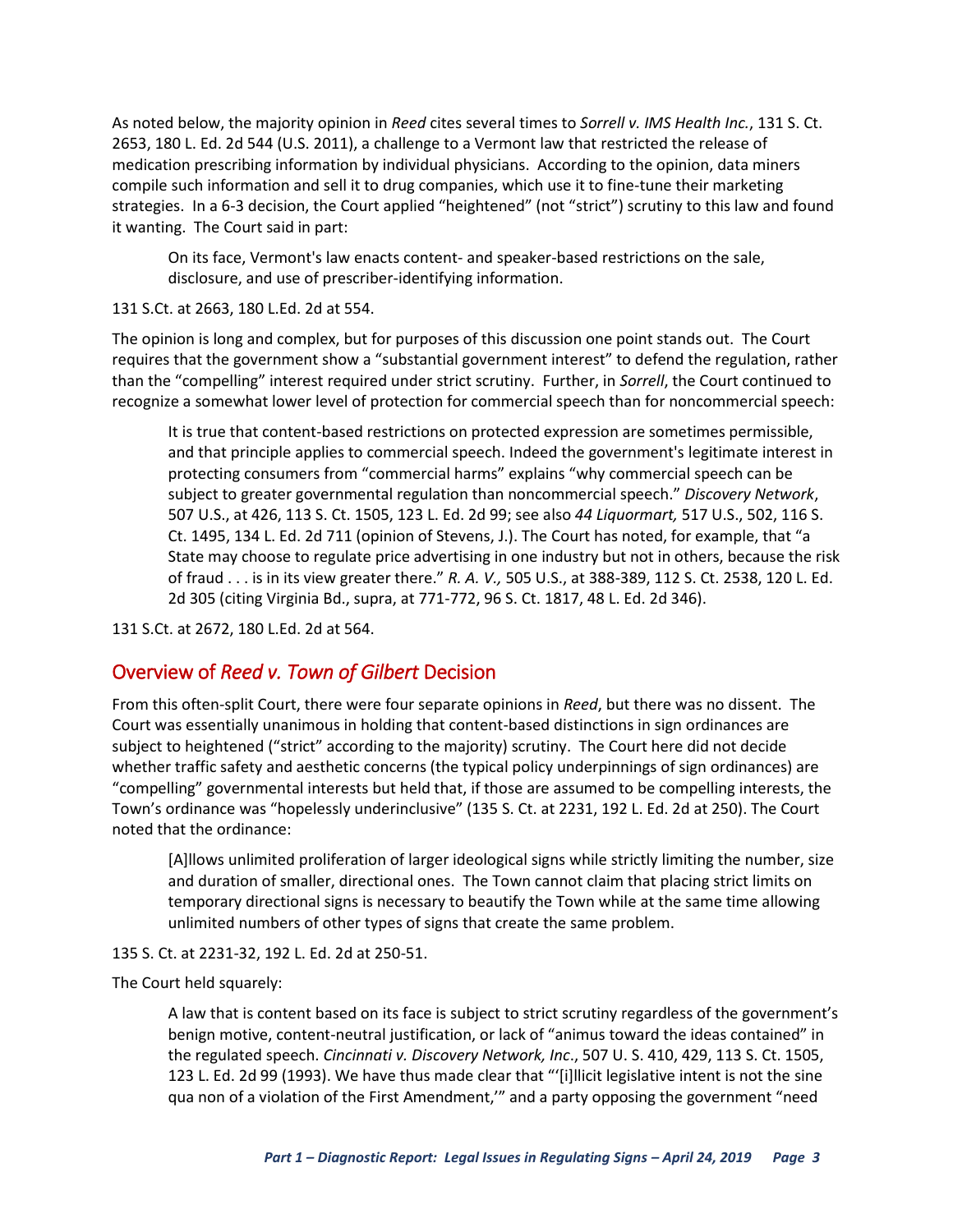adduce 'no evidence of an improper censorial motive.'" *Simon & Schuster, supra*, at 117, 112 S. Ct. 501, 116 L. Ed. 2d 476. Although "a content-based purpose may be sufficient in certain circumstances to show that a regulation is content based, it is not necessary." *Turner Broadcasting System, Inc. v. FCC*, 512 U. S. 622, 642, 114 S. Ct. 2445, 129 L. Ed. 2d 497 (1994). In other words, an innocuous justification cannot transform a facially content-based law into one that is content neutral.

135 S. Ct. at 2228, 192 L. Ed. 2d at 246-47.

Although Kagan (joined by Breyer and Ginsburg) argued in a concurring opinion that the Court erred in applying strict scrutiny, she said of the town and its ordinance:

The Town of Gilbert's defense of its sign ordinance—most notably, the law's distinctions between directional signs and others—does not pass strict scrutiny, or intermediate scrutiny, or even the laugh test. See ante, at 14-15 (discussing those distinctions). The Town, for example, provides no reason at all for prohibiting more than four directional signs on a property while placing no limits on the number of other types of signs.

135 S. Ct. at 2239, 192 L. Ed. 2d at 258-59.

#### <span id="page-5-0"></span>Details from *Reed*

We want to look briefly at some of the details of the decision and then place it in context. Justice Thomas wrote the opinion of the Court, with the Chief Justice and Justices Scalia, Kennedy Alito and Sotomayor joining. Alito, Beyer and Kagan concurred. Justice Kagan wrote a concurring opinion, joined by Justices Ginsburg and Breyer. As in other recent First Amendment decisions, there was no break along ideological lines; there was simply broad support for the First Amendment with somewhat different philosophical approaches.

The core dispute presented unappealing facts from the city's perspective. The challenged ordinance provided for three types of noncommercial signs: "ideological signs," which could be up to 20 square feet in size and were allowed in all zoning districts without time limits (135 S. Ct. at 2224, 192 L. Ed. 2d at 243); "political signs," which relate to an election, and which can be 16 square feet in size on residential property and up to 32 square feet on commercial property and on "undeveloped municipal property" and rights-of-way; political signs are time-limited, allowed up to 60 days before a primary election and until 15 days after a general election (135 S. Ct. at 2224-25, 192 L. Ed. 2d at 243); and "temporary directional signs relating to a qualifying event," which can be only six feet in size and can appear only 12 hours before the event and 1 hour afterward (135 S. Ct. at 2225, 192 L. Ed. 2d at 243). Reed was (and may still be) the pastor of a "small, cash-strapped" church that held services in a variety of available locations and needed and wanted to publicize those. Reed and his church-members were apparently not serious lawbreakers; they erected the signs on Saturday morning (perhaps 24 hours before the service rather than 12) and took them down Sunday afternoon (maybe 4 or 5 hours after the service). They were cited by the city for violations and city inspectors apparently rejected an attempt by Reed and his church to reach "an accommodation."

Citing a handful of cases (see discussion below) and the definitions of the three types of signs described in the previous paragraph, the Court held "The Town's Sign Code is content-based on its face" (135 S. Ct. at 2227, 192 L. Ed. 2d at 245). After its citation of the three definitions above, it went on to say:

The restrictions in the Sign Code that apply to any given sign thus depend entirely on the communicative content of the sign. If a sign informs its reader of the time and place a book club will discuss John Locke's Two Treatises of Government, that sign will be treated differently from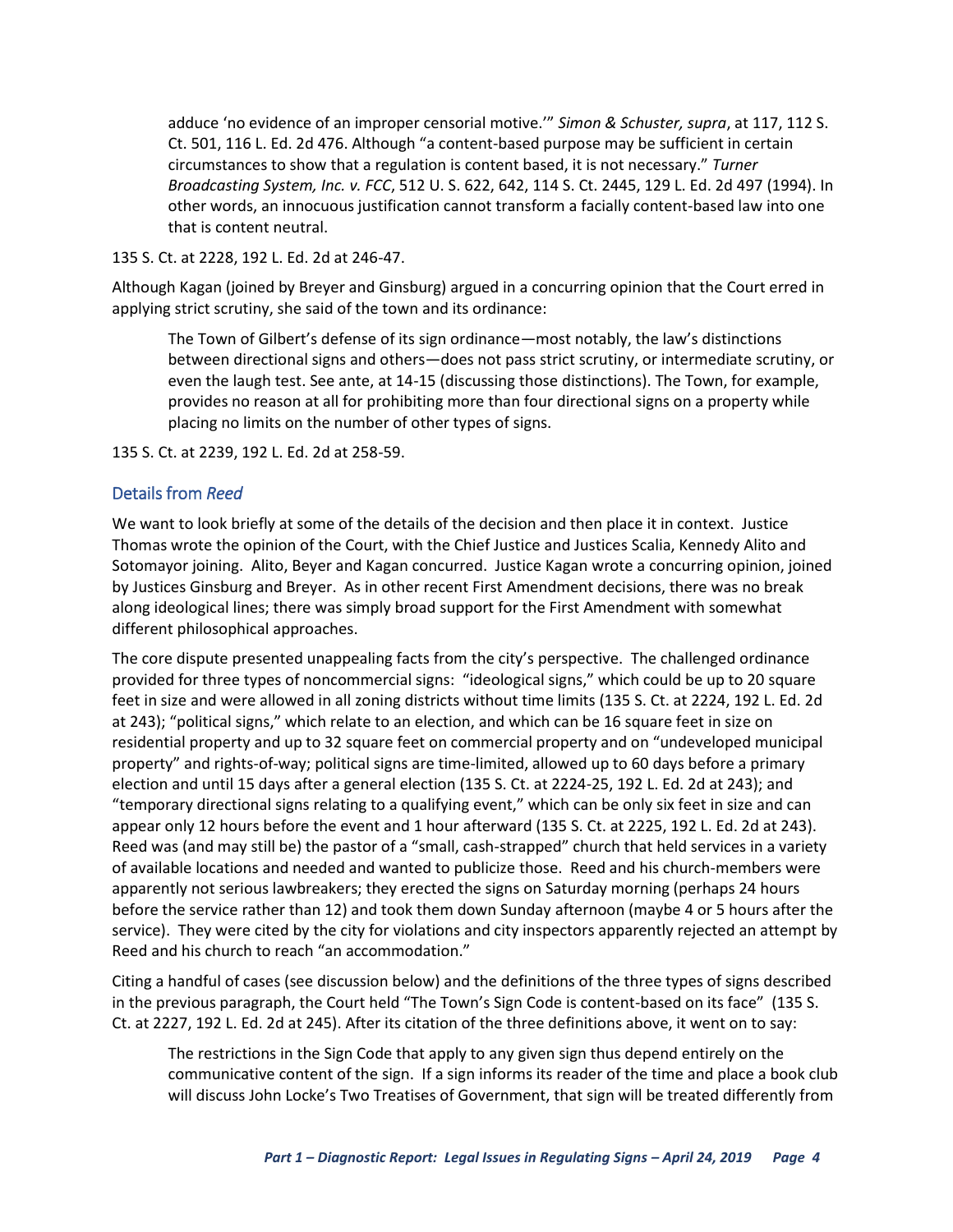a sign expressing the view that one should vote for one of Lock's followers in an upcoming election, and both signs will be treated differently from a sign expressing an ideological view rooted in Locke's theory of government.

135 S. Ct. at 2227, 192 L. Ed. 2d at 245.

The Ninth Circuit had held that the ordinance was content neutral because the town did not attempt to censor a particular message and its justifications for the ordinance (traffic safety and aesthetics) were unrelated to the sign's message. *Reed v. Gilbert,* 707 F.3d 1057, 1071-72 (9th Circ. 2013). The Supreme Court flatly rejected this position, saying:

A law that is content-based on its face is subject to strict scrutiny regardless of the government's benign motive, content-neutral justification or lack of "animus toward the ideas contained" in the speech.

135 S. Ct. at 2228, 192 L. Ed. 2d at 246, citing and quoting in part *Cincinnati v. Discovery Network*, 507 U.S. 410, 429, 113 S. Ct 1505, 123 L.Ed.2d 99 (1993), striking down an ordinance in which Cincinnati officials tried to limit the number of newspaper boxes on sidewalks by adopting a narrow definition of "newspaper." In the Court's opinion, Thomas went on for a full page in a standard legal reporter format discussing why facially content-based ordinances are subject to strict scrutiny. In a somewhat shorter section of text, the majority opinion also rejected the argument that a "viewpoint neutral" ordinance should be acceptable, even if it mentions content. The Court also rejected the argument that there should be an exception from the content-neutrality requirement for "event-based" laws (2135 S. Ct. at 2231, 192 L. Ed. 2d at 249-50).

Justice Alito's concurring opinion in *Reed*, in which Justices Kennedy and Sotomayor joined, basically lists the types of distinctions that a local government can safely make in its sign ordinance after this decision.

Justice Kagan, joined by Ginsburg and Breyer, expressed concern about the breadth of the Court' decision:

So on the majority's view, courts would have to determine that a town has a compelling interest in informing passersby where George Washington slept. And likewise, courts would have to find that a town has no other way to prevent hidden-driveway mishaps than by specially treating hidden-driveway signs. (Well-placed speed bumps? Lower speed limits? Or how about just a ban on hidden driveways?) The consequence—unless courts water down strict scrutiny to something unrecognizable—is that our communities will find themselves in an unenviable bind: They will have to either repeal the exemptions that allow for helpful signs on streets and sidewalks, or else lift their sign restrictions altogether and resign themselves to the resulting clutter. \*

135 S. Ct. at 2237, 192 L. Ed. 2d at 256.

#### <span id="page-6-0"></span>Impacts of *Reed v. Gilbert*

If, as some courts have held, the decision in *Reed v. Gilbert* applies only to noncommercial speech, the implications are limited. If the decision also applies to commercial speech, the implications are more profound. Thus, it is worth looking at this issue.

At least prior to the *Reed* decision, the basic standard for review of regulation of commercial speech is set forth in *Central Hudson Gas & Electric Corp. v. Public Service Commission*, 447 U.S. 557, 100 S. Ct. 2343, 65 L. Ed. 2d 341 (1980). The *Central Hudson* test, as re-stated by the plurality in a subsequent decision by the Supreme Court, is this: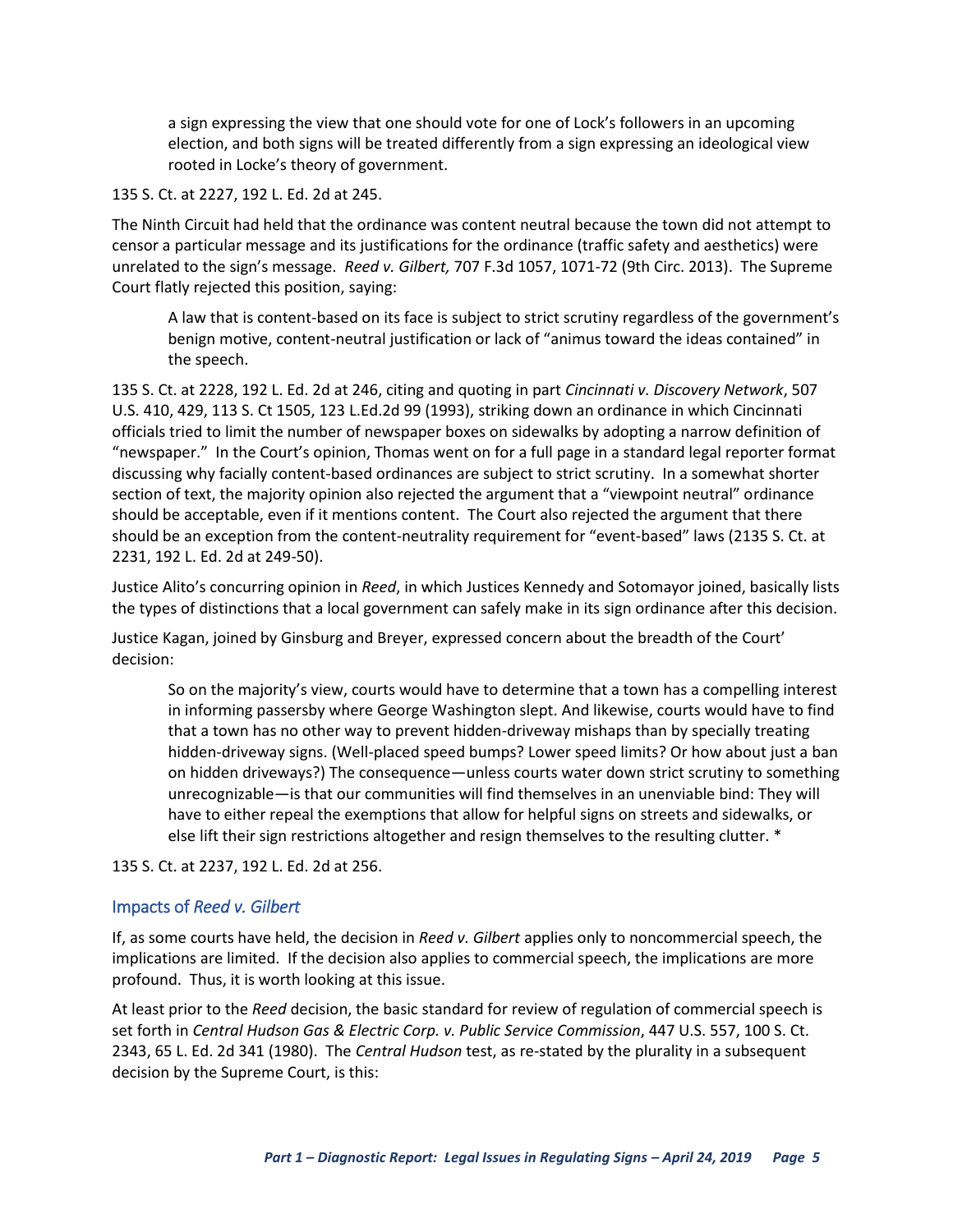(1) The First Amendment protects commercial speech only if that speech concerns lawful activity and is not misleading. A restriction on otherwise protected commercial speech is valid only if it (2) seeks to implement a substantial governmental interest, (3) directly advances that interest, and (4) reaches no further than necessary to accomplish the given objective.

*Metromedia, Inc. v. City of San Diego*, 453 U.S. 490, 101 S. Ct. 2882, 69 L. Ed. 2d 800(1981), citing *Central Hudson Gas & Electric Corp. v. Public Service Commission*, 447 U.S. 557, 100 S. Ct. 2343, 65 L. Ed. 2d 341 (1980). *Central Hudson* was cited by the Supreme Court in *Sorrell v. IMS Health Inc.,* 131 S. Ct. 2653, 180 L. Ed. 2d 544 (U.S. 2011), and other major courts continue to cite it as good law. See discussion below.

The Supreme Court's decision in *Reed* included no discussion of commercial speech. Some federal courts have held squarely that it does not apply to commercial speech. In *Cal. Outdoor Equity Partners v. City of Corona*, 2015 U.S. Dist. LEXIS 89454, at 26-27 (C.D. Cal. 2015), the court said:

Reed does not concern commercial speech, let alone bans on off-site billboards. The fact that Reed has no bearing on this case is abundantly clear from the fact that Reed does not even cite Central Hudson, let alone apply it. *Metromedia*, 453 U.S. at 511-14, and its progeny remain good law; the City's sign ban is therefore not patently unconstitutional.

A federal court in Indiana held:

GEFT argues that the on-premises and off-premises distinction that relates only to commercial signs constitutes a content-based regulation of speech subjecting it to strict scrutiny under the test set forth in Reed. The City rejoins that Reed addressed only noncommercial speech and did not change or otherwise affect the long line of precedent holding that commercial speech is subject to intermediate rather than strict scrutiny under the test set forth in *Central Hudson Gas & Electric Corp. v. Public Service Commission of New York*, 447 U.S. 557, 100 S. Ct. 2343, 65 L. Ed. 2d 341 (1980). Because the Amended Sign Ordinance provides that the on-premises/offpremises distinction applies only to commercial speech, the City maintains that *Reed* has no application here.

This issue appears to be an open question following *Reed*. Few courts have had occasion to address it post-*Reed*, but the majority of courts that have considered the question have held that the holding in *Reed* is limited to noncommercial sign regulations and does not alter or otherwise affect precedent relating to municipal regulations of commercial signs.

*GEFT Outdoor LLC v. Consol. City of Indianapolis & Cnty. of Marion*, 187 F. Supp. 3d 1002, 1016 (S.D. Ind. 2016), [citing and quoting the California case autoed just above] Accord, *Roland Digital Media, Inc. v. City of Livingston*, 2018 U.S. Dist. LEXIS 216200 (M.D. Tenn. 2018).

Accord, *Contest Promotions, LLC v. City & Cty. of San Francisco*, 704 Fed. Appx. 665, 2017 U.S. App. LEXIS 15392, affirming *Contest Promotions, LLC v. City & Cnty. of San Francisco,* 2015 U.S. Dist. LEXIS 98520 (N.D. Cal. 2015), which discusses this issue in more depth.

See, also, *Lamar Central Outdoor, LLC v. City of Los Angeles,* 245 Cal. App. 4th 610, 199 Cal. Rptr. 3d 620 (2016), rev. den., 2016 Cal. LEXIS 3804, applying California law but discussing federal law, including Reed, and reaching the same conclusion.

Moreover, it is worth remembering that it was only 40 years ago that the Supreme Court first decided that the First Amendment applies to commercial speech in *Virginia State Board of Pharmacy v. Virginia Consumer Council*, 425 U.S. 748, 96 S. Ct. 1817, 48 L. Ed. 2d 346 (1976) (advertising prescription drug prices) and *Bates v. State Bar of Arizona*, 33 U.S. 350, 355, 97 S. Ct. 2691, 53 L. Ed. 2d 810 (1977) (advertising legal services). In the four decades since, however, the Court has accorded significant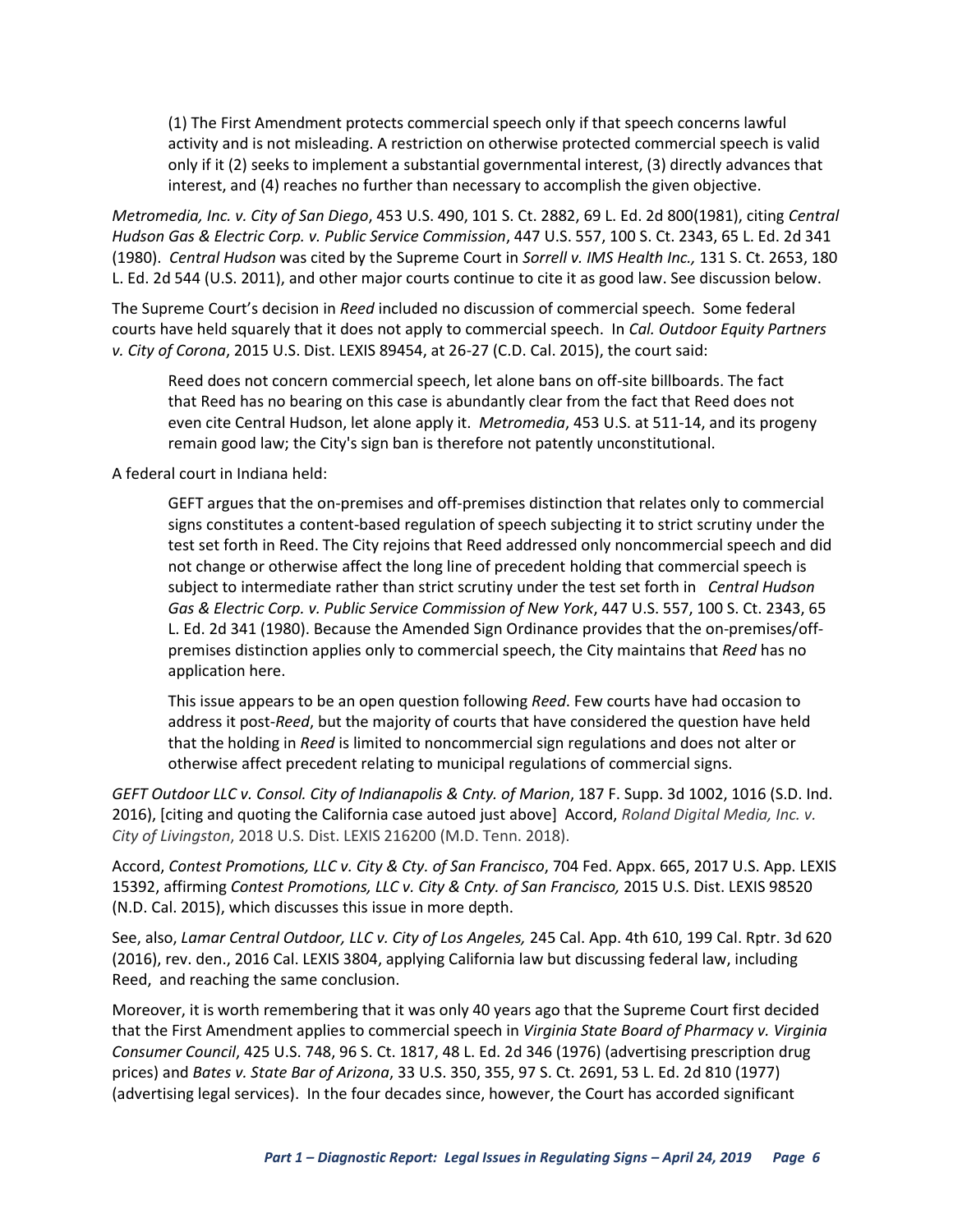Constitutional protection to commercial speech. In *Reed* the Court majority cited multiple times to its decision in *Sorrell v. IMS Health Inc.,* 131 S. Ct. 2653, 180 L. Ed. 2d 544 (U.S. 2011), which was very much a commercial speech case. In Sorrell, the Court struck down a Vermont law that prohibited the mining of data about the prescribing practices of physicians, data used by pharmaceutical representatives to target their presentations to individual doctors. The decision was 6 to 3. The majority opinion in *Sorrell*  said in part:

Under a commercial speech inquiry, it is the State's burden to justify its content-based law as consistent with the First Amendment. To sustain the targeted, content-based burden § 4631(d) imposes on protected expression, the State must show at least that the statute directly advances a substantial governmental interest and that the measure s drawn to achieve that interest. There must be a "fit between the legislature's ends and the means chosen to accomplish those ends." As in other contexts, these standards ensure not only that the State's interests are proportional to the resulting burdens placed on speech but also that the law does not seek to suppress a disfavored message.. [multiple citations omitted]

131 S.Ct. at 2667-68, 280 L.Ed.2d at 560.

What is significant in *Sorrell* for those drafting sign regulations is that it applies a "heightened" scrutiny test and thus requires a "substantial government interest" to support content-based distinctions. That is a relatively high bar, but a lower one than "strict scrutiny" and the "compelling government interest" test that it requires. This maintains the Constitutional primacy of noncommercial speech but certainly does not leave commercial speech without protection.

### <span id="page-8-0"></span>Noncommercial Signs

Much modern sign litigation is over billboards and other commercial signs, but it is important to put that in context. For nearly two centuries the only concern under the First Amendment was with noncommercial speech. It was not until the 1970s, that the Supreme Court first held that the First Amendment also applied to commercial speech, beginning with *Virginia State Board of Pharmacy v. Virginia Consumer Council*, 425 U.S. 748, 96 S. Ct. 1817, 48 L. Ed. 2d 346 (1976), (striking down a state law prohibiting the advertising of prescription drug prices) and *Bates v. State Bar of Arizona*, 33 U.S. 350, 355, 97 S. Ct. 2691, 53 L. Ed. 2d 810 (1977) (striking down bar rules that prohibited the advertising of legal services). Twenty years later it built on that line of cases as it struck down a state law prohibiting the advertisement of liquor prices. *44 Liquormart, Inc., v. Rhode Island,* 517 U.S. 484, 508, 116 S. Ct. 1495, 134 L. Ed. 2d 711 (1996).

None of those cases, however, suggested that commercial speech was Constitutionally equal to noncommercial messages. The Supreme Court directly addressed that issue in 1994 in *City of Ladue v. Gilleo,* 512 U.S. 43, 114 S. Ct. 2038, 129 L. Ed. 2d 36 (1994). The dispute centered on the city's enforcement of a broad prohibition on most signs at a residence against Gilleo's yard sign that read "Peace in the Gulf" [recall that this was during the first "Gulf War"]. After her yard sign was damaged and then disappeared, Gilleo placed a similar message on a paper sign that she placed in a window also prohibited by the local ordinance. Although it was not at the heart of the Supreme Court's decision, it is worth noting that she would have been allowed to place a commercial sign offering her home for sale in her yard. Gilleo sought an injunction against enforcement of the ordinance and prevailed in the federal district court and in the Eighth Circuit; the town appealed to the Supreme Court.

The Court noted in its unanimous opinion striking down the ordinance: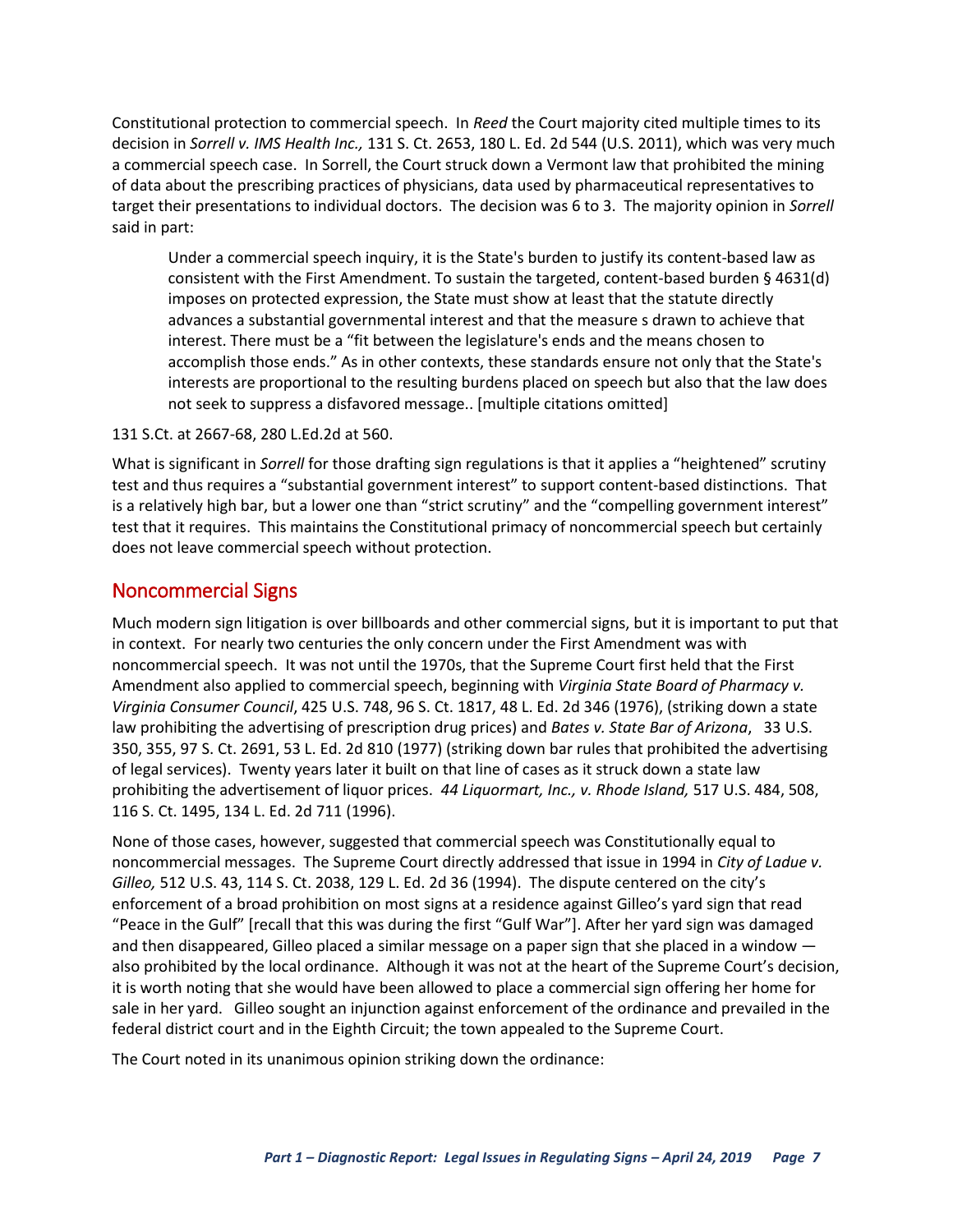Signs that react to a local happening or express a view on a controversial issue both reflect and animate change in the life of a community. Often placed on lawns or in windows, residential signs play an important part in political campaigns, during which they are displayed to signal the resident's support for particular candidates, parties, or causes. They may not afford the same opportunities for conveying complex ideas as do other media, but residential signs have long been an important and distinct medium of expression.

*Ladue,* 512 U.S. 43, 54-55, 114 S. Ct. 2038, 2045, 129 L. Ed. 2d 36, 47. The Court also had this to say about these signs:

Displaying a sign from one's own residence often carries a message quite distinct from placing the same sign someplace else, or conveying the same text or picture by other means. Precisely because of their location, such signs provide information about the identity of the "speaker." As an early and eminent student of rhetoric observed, the identity of the speaker is an important component of many attempts to persuade. A sign advocating "Peace in the Gulf" in the front lawn of a retired general or decorated war veteran may provoke a different reaction than the same sign in a 10-year-old child's bedroom window or the same message on a bumper sticker of a passing automobile. An espousal of socialism may carry different implications when displayed on the grounds of a stately mansion than when pasted on a factory wall or an ambulatory sandwich board.

Residential signs are an unusually cheap and convenient form of communication. Especially for persons of modest means or limited mobility, a yard or window sign may have no practical substitute. [internal citations omitted] Even for the affluent, the added costs in money or time of taking out a newspaper advertisement, handing out leaflets on the street, or standing in front of one's house with a hand-held sign may make the difference between participating and not participating in some public debate. Furthermore, a person who puts up a sign at her residence often intends to reach neighbors, an audience that could not be reached nearly as well by other means.

*Ladue,* 512 U.S. 43, 56-57, 114 S. Ct. 2038, 2045, 129 L. Ed. 2d 36, 48-49.

The Supreme Court's decision in *Ladue* is essentially black-letter law. As of February 2019, it has been followed in 61 court decisions, including three in the Fourth Circuit (which includes North Carolina).

The modern era of sign law actually started with a case involving commercial signs, but dealing with the importance of non-commercial messages. *Metromedia, Inc. v. City of San Diego*, 453 U.S. 490, 101 S. Ct. 2882, 69 L. Ed. 2d 800 (1981) involved a challenge to an ordinance in which San Diego attempted to ban billboards but did so awkwardly, banning all "outdoor advertising display signs" but excepting on-site signs, which it defined as:

"designating the name of the owner or occupant of the premises upon which such signs are placed, or identifying such premises; or signs advertising goods manufactured or produced or services rendered on the premises upon which such signs are placed."

San Diego ordinance as quoted in *Metromedia*, 453 U.S. 490, 494, 101 S. Ct. 2882, 2886, 69 L. Ed. 2d 800, 806. The plurality opinion with four justices was joined by two more "concurring in the judgment," which struck down the ordinance. Three others, including the chief justice, dissented in full or in part. The fatal problem with the ordinance was the preference for some types of commercial speech (on-site advertising) over noncommercial speech, as stated by Justice White in his plurality opinion, was this:

We conclude that by allowing commercial establishments to use billboards to advertise the products and services they offer, the city necessarily has conceded that some communicative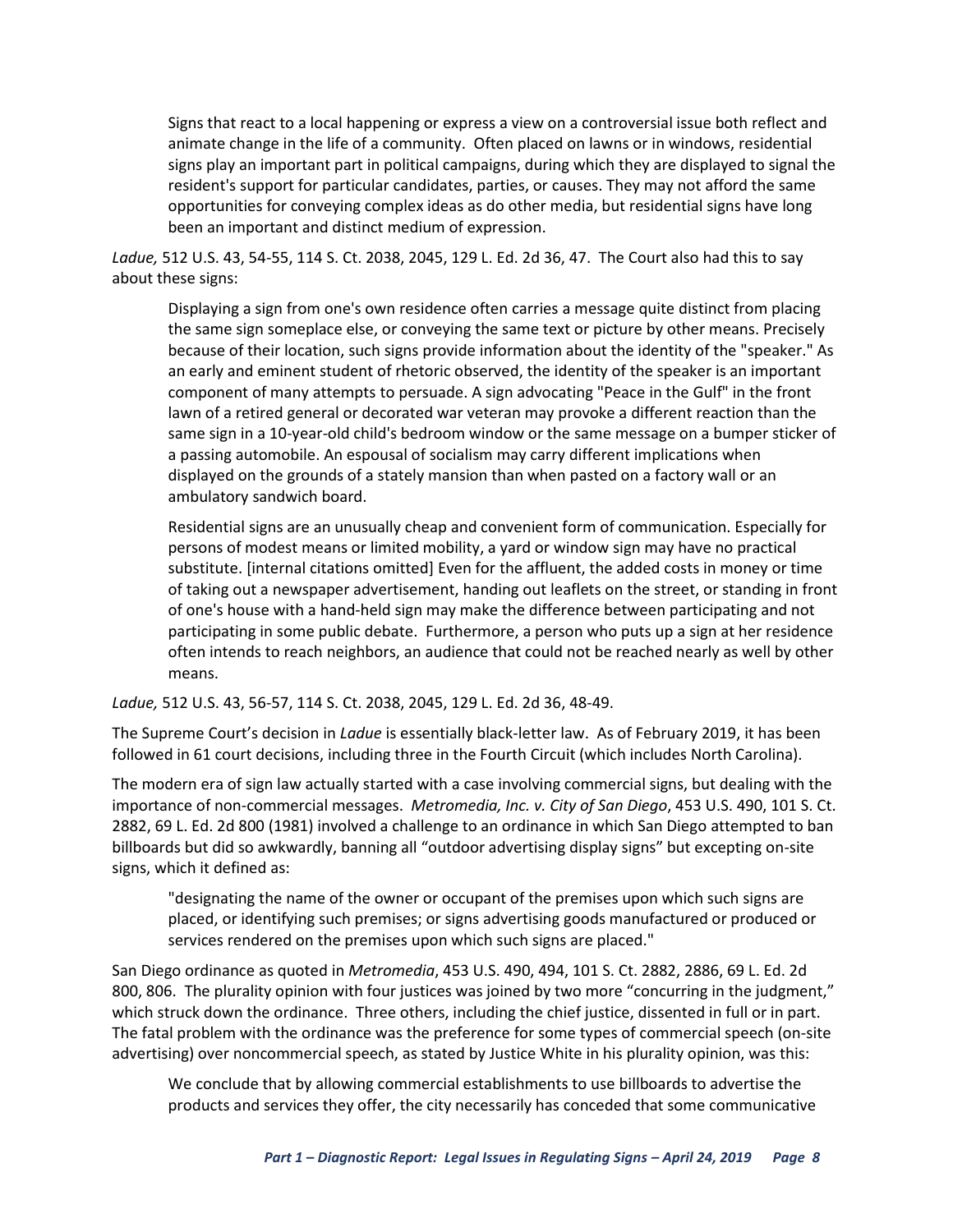interests, e. g., onsite commercial advertising, are stronger than its competing interests in esthetics and traffic safety. It has nevertheless banned all noncommercial signs except those specifically excepted.

*Metromedia* (plurality opinion, by White), 453 U.S. 490, 520, 101 S. Ct. 2882, 2899, 69 L. Ed. 2d 800, 823.

Six years after the Supreme Court decision in *Ladue*, the town of Mamakating, New York, attempted to enforce a restrictive ordinance on signs against a resident who posted the following signs:

Warning: Town Justice Allows Neighbors Biting Dog to Run Loose!!; Tie Up Your Biting Dog; [next two refer to a wood stove used by a neighbor] Poison Your Own Air, Not Ours!; Stop the Smoke Pollution; God Will Not Forsake Us; and Let the Truth be Known [and] Neighbors and Town Want to Do Away With Our Freedom of Speech and Our Right to Protest!

*Knoeffler v. Town of Mamakating*, 87 F. Supp. 2d 322, 324 (S.D. N.Y. 2000).

The property owner was apparently allowed two 12-square-foot signs expressing personal opinion (87 F.Supp. 2d at 325). Those signs, like most others in the town, required a permit, and town officials had a good deal of discretion to grant or deny the permits (87 F.Supp. 2d at 324-25). The court found the entire regulatory scheme, as well as a replacement ordinance that had 18 categories of exemptions, unconstitutional.

Another federal court rebuffed local efforts to require that a local merchant who hung a 100-squarefoot warning to terrorists sign from his building obtain a permit for the sign. *Savago v. Village of New Paltz,* 2002 U.S. Dist. LEXIS 15215 (N.D.N.Y. 2002).

## <span id="page-10-0"></span>Flags

Key cases involving the regulation of flags have been the Fourth Circuit's decision in *Central Radio Co. v. City of Norfolk*, 811 F.3d 625 (4th Circ. 2016) and a leading decision from another circuit, *Dimmitt v. Clearwater*, 782 F. Supp. 586, 593, n. 8 (M.D. Fla. 1991), aff'd 985 F.2d 1565 (11th Circ. 1993). The Fourth Circuit cited *Dimmitt* in its decision in the Norfolk case. In striking down a Norfolk, Virginia, sign ordinance as unconstitutional, the Fourth Circuit had this to say about provisions of the code that imposed restrictions on some flags but not others:

With respect to the City's stated interest in preserving aesthetic appeal, for example, the flag of a private or secular organization was "no greater an eyesore" than the flag of a government or religion, id. (quoting City of *Cincinnati v. Discovery Network, Inc.,* 507 U.S. 410, 425, 113 S. Ct. 1505, 123 L. Ed. 2d 99 (1993)), and works of art that referenced a product or service did not necessarily detract from the City's physical appearance any more than other works of art. Yet, the former sign code allowed the unlimited proliferation of governmental and religious flags, as well as works of art that met the City's dubious criterion, while sharply restricting the number and size of flags and art bearing other messages. See Dimmitt, 985 F.2d at 1570 (stating that the asserted interests in aesthetics and traffic safety "clearly are not served by the distinction between [exempted] and other types of flags; therefore, the regulation is not 'narrowly drawn' to achieve its asserted end").

The City also has not shown that limiting the size and number of private and secular flags, as well as works of art that referenced products or services, was necessary to eliminate threats to traffic safety. There is no evidence in the record that secular flags were any more distracting than religious ones, or that a large work of art displaying a reference to a product threatened the safety of motorists any more than any other large, exempted pieces of artwork.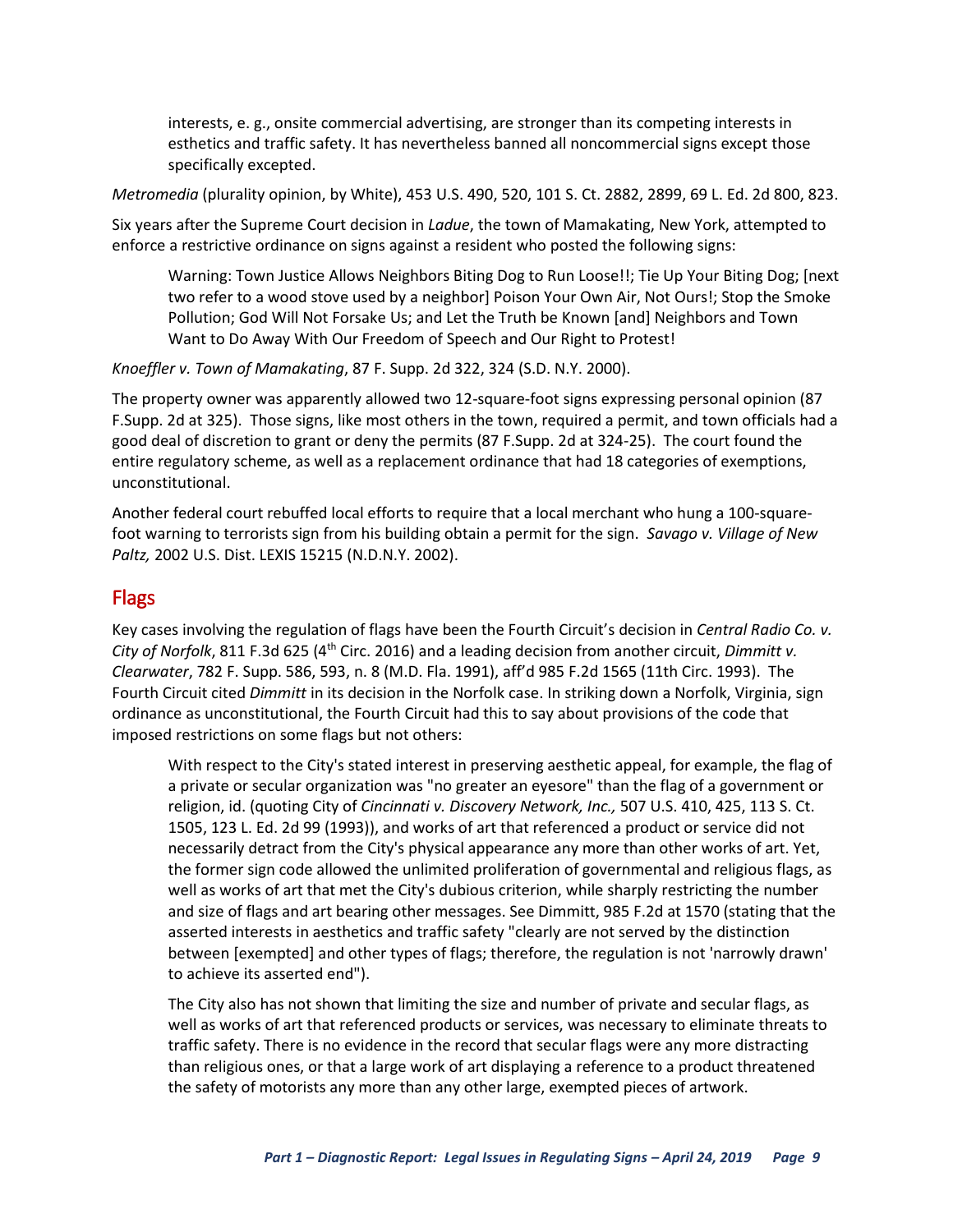*Central Radio Co. v. City of Norfolk*, 811 F.3d 625 (4th Circ. 2016)

In a Florida case, brought by a car dealer challenging an ordinance that required permits for flags but exempting U.S. government flags, the district court found the ordinance unconstitutional, commenting in a footnote:

The Court has other problems with the ordinance that it will not discuss at length. For example, the City has provided no justification for the ordinance's limitation to governmental flags. Surely a Greenpeace flag or flags displaying other organizations' logos would be entitled to some First Amendment protection.

*Dimmitt v. Clearwater*, 782 F. Supp. 586, 593, n. 8 (M.D. Fla. 1991), aff'd 985 F.2d 1565 (11th Circ. 1993).

# <span id="page-11-0"></span>Real Estate Signs

In a 1977 decision, the Supreme Court essentially granted special status to real estate signs in residential areas, striking down an ordinance in a New Jersey township that prohibited most such for-sale signs in an apparent effort to stop the then somewhat common of "block-busting" and to stem white flight. In an 8-0 decision, with Justice Rehnquist not participating, the court struck the ordinance down, holding in part:

The constitutional defect in this ordinance, however, is far more basic. The Township Council here, like the Virginia Assembly in Virginia Pharmacy Bd., acted to prevent its residents from obtaining certain information. That information, which pertains to sales activity in Willingboro, is of vital interest to Willingboro residents, since it may bear on one of the most important decisions they have a right to make: where to live and raise their families. The Council has sought to restrict the free flow of these data because it fears that otherwise homeowners will make decisions inimical to what the Council views as the homeowners' self-interest and the corporate interest of the township: they will choose to leave town. The Council's concern, then, was not with any commercial aspect of "For Sale" signs - with offerors communicating offers to offerees - but with the substance of the information communicated to Willingboro citizens. If dissemination of this information can be restricted, then every locality in the country can suppress any facts that reflect poorly on the locality, so long as a plausible claim can be made that disclosure would cause the recipients of the information to act "irrationally." Virginia Pharmacy Bd. denies government such sweeping powers.

*Linmark Associates, Inc. v. Willingboro*, 431 U.S. 85, 96-97, 97 S. Ct. 1614, 1620, 52 L. Ed. 2d 155, 164 (1977).

None of the opinions in *Reed v. Gilbert* cited the 40-year-old decision, and it was cited favorably but without discussion in *Sorrell v. IMS Health Inc*., 564 U.S. 552, 131 S. Ct. 2653, 180 L. Ed. 2d 544 (2011), to which Justice Thomas referred in the majority opinion in *Reed.*

# <span id="page-11-1"></span>Digital Signs including Billboards

At stakeholder meetings to discuss the update to the sign ordinance, several people expressed interest in seeing more electronic signs, primarily to inform visitors and residents about current and forthcoming events. Although much of the focus of that discussion was on billboards, digital signs can be used in many other contexts. The technology of digital signs has improved markedly in the last decade or so, and the costs have come down – to the point that such technology has been used by small businesses, religious institutions, and schools in North Carolina and elsewhere. There is likely to be increased interest in such signs as more potential users discover the improved technology and dropping costs.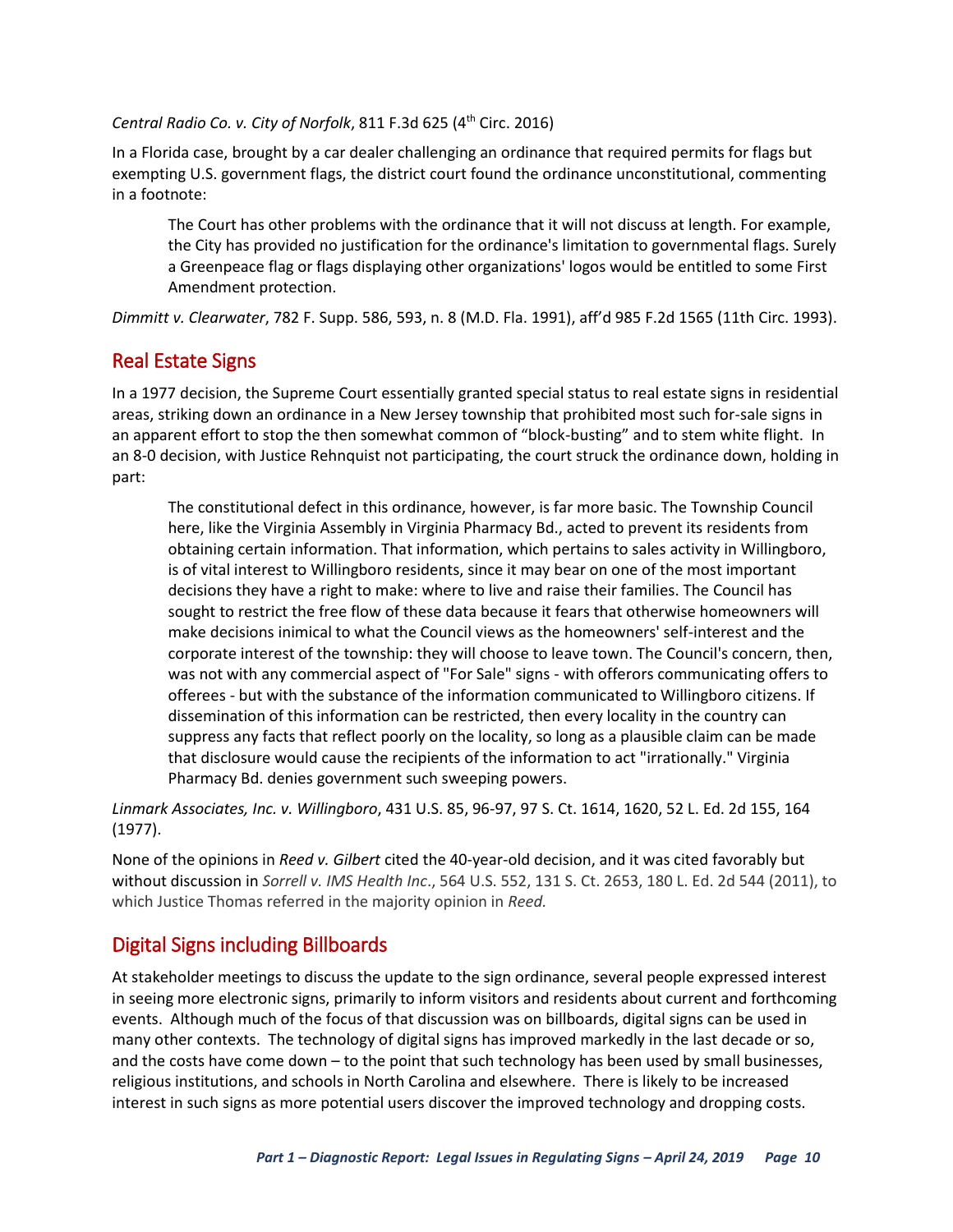Thus, it will be important for the City to make a policy decision on where and how such technology is appropriate. It is important that City officials (particularly members of council) understand the issues so that they can set a policy that will allow reasonable use of such technology but that will draw a firm boundary around it – a boundary from which officials are not inclined to grant variances, waivers or ordinance amendments.

Jerry Wachtel, an engineer well-known for his work in dealing with sign regulation, said in an article for *Planning* magazine in 2011:

[Digital Billboard] technology is advancing faster than policy-makers can deal with it. Until recently, these advances were limited to sign size, brightness and image fidelity. The newer technologies focus on capturing the motorists' attention in ever more sophisticated ways....<sup>1</sup>

There have been several research studies addressing the safety issues, some of the studies funded by the industry. In a 2004 article published by the Scottish Institute of Civil Engineers, Brandon Wallace reviewed published studies from the U.S., Australia and elsewhere and concluded, regarding billboards and driver distraction:

(a) The effect is real. However, it is situation-specific. Many billboards and signs may have no measurable impact on road safety, but there is overwhelming evidence that, at least in some situations, signs and billboards can be a threat to road safety.

(b) Almost all studies agree that too much 'visual clutter' at or near intersections and junctions can interfere with drivers' visual search strategies and lead to accidents.<sup>2</sup>

In a separate research report by the same author, based on his review of the same studies, he concluded:

It is clear from the various accident investigation/accident causation databases that external-tovehicle distraction is a serious risk factor in accidents. Moreover it is likely that it is underreported as a contributory factor, and that the actual risk factor is far higher than the reports which analyse [sic] these databases suggest.

There are (at least) two main kinds of distraction. The first is associated with visual 'clutter', and occurs mainly at junctions. Evidence for this kind of distraction is provided by the various laboratory experiments quoted above, and correlational studies (for example, the Holohan study).

The other main kind is associated with 'low arousal' monotonous situations, and occurs either when the driver is 'surprised' by a billboard or sign, or else when s/he fixates on it after a long period of driving. Evidence for this is suggested by the Ady study, amongst others.<sup>3</sup>

A particularly interesting study for a lay reader is the "Canadian Eye-Tracking Study," reported in 2006 on the website of the Out of Home Marketing Association of Canada. According to the web summary (from the industry):

• More than half (55%) of the Out-of-Home ads were seen by participants on their first drive by.

 $\overline{\phantom{a}}$ 

<sup>1</sup> Wachtel, Jerry. 2011. :Digital Billboards, Distracted Drivers," *Planning,* March 2011, 25—17.

<sup>&</sup>lt;sup>2</sup> Wallace, Brandon. 2004. "Driver Distraction by Advertising: Genuine Risk or Urban Myth?" Proceedings of the Institution of Civil Engineers, *Municipal Engineer 156,* September 2003, Issue ME3, 185-90.

<sup>&</sup>lt;sup>3</sup> Wallace, Brandon. 2003. "External to Vehicle Driver Distraction," Social Research, Development Department Research Program, Research Findings No,. 168/2003, Scottish Executive Social Research.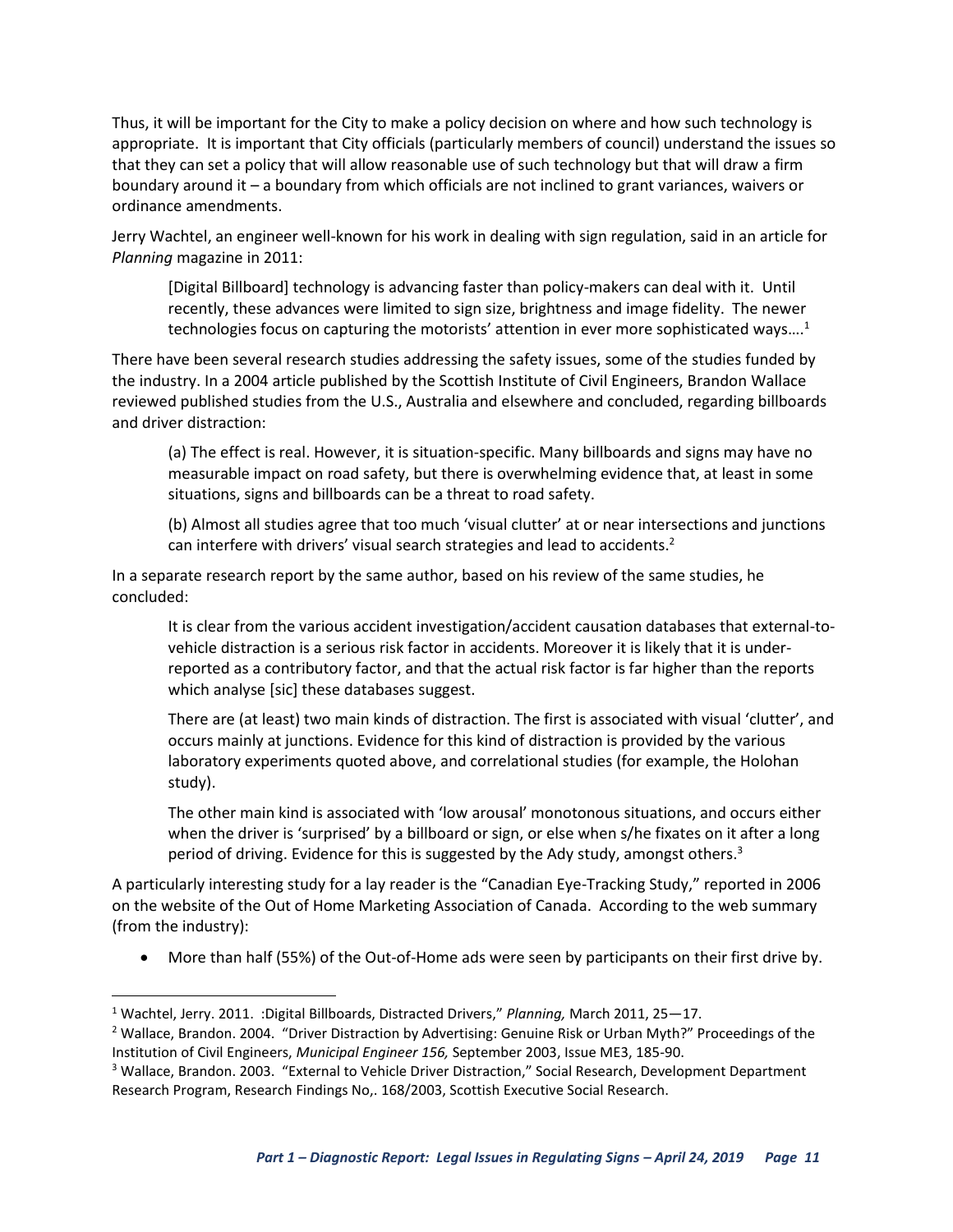- Participants looked at each Out-of-Home ad an average of 2.04 times.
- TRIOs (Out-of-Home signs with three rotating ads) were looked at more often (2.46 times vs. 1.91 times for a standard poster).
- Women were slightly more likely to see ads than were men (57% vs. 53%).
- Passengers were more likely to see ads than drivers (73% vs. 52%).
- Drivers looked more frequently than did passengers (2.1 times vs. 1.9 times).<sup>4</sup>

In a 2003 study performed by the Virginia Tech Transportation Institute for the billboard industry ["Foundation for Outdoor Advertising Research and Education"], the conclusions were significantly different:

The overall conclusion from this study is that the presence of billboards does not cause a change in driver behavior, in terms of visual behavior, speed maintenance, or lane keeping. $5$ 

The authors, however, noted a significant limitation to the study:

One limitation of this study was that there were few electronic boards along the route, so no conclusions can be drawn regarding driver behavior in the presence of this type of billboard. All three of the electronic billboards available on the route were included, however, for a total of 10% of the sampled billboards. Future research into this topic should focus on routes with a greater number of available electronic billboards so that an electronic/non-electronic analysis can be conducted.<sup>6</sup>

When, however, Suzanne Lee, one of the researchers in the study testified about its conclusions in a federal court in upstate New York, the judge had this to say about the study:

Dr. Lee presented the results of a study that she conducted in Charlotte, North Carolina. This study purported to show that driver behavior was not influenced by the presence of billboards. (the "Lee Study"). The Lee Study was funded by the Foundation for Outdoor Advertising Research and Education, a close affiliate of the Outdoor Advertising Association of America, which is the leading trade association for those who erect billboard advertising (the "OAAA"). Trial testimony revealed that representatives of the OAAA were intimately involved in the design and conduct of the Lee Study. Indeed, the results of the Lee Study were presented at a meeting of the OAAA where billboard industry leaders characterized the study as proving "definitively" that billboards do not inhibit driver performance. The Lee Study has been neither widely disseminated nor subject to peer review. Nor have the conclusions of the Lee Study been replicated in any other study.

When considering the testimony of Dr. Lee, the court holds that the Lee Study is so infected by industry bias as to lack credibility and reliability. This conclusion is supported not only by industry involvement in the design and execution of the study but also by the lack of peer review and the fact that there is no other scientific study with the same or similar conclusions

<sup>5</sup> Lee, Suzanne B., Erik C.B. Olsen, and Maryanne C. DeHart, Virginia Tech Transportation Institute, "Driving Performance in the Presence and Absence of Billboards: Executive Summary," Dec. 15, 2003, p. 3.

 $\overline{\phantom{a}}$ 

<sup>4</sup> Falbo, Mary. 2006. "Canadian Eye-Tracking Study," Out of Home Marketing Association of Canada website [https://www.newad.com](https://www.newad.com/) [this report no longer appears on the site, but there is a slide-show summary at http://oma.org.au/ data/assets/pdf file/0017/6623/Eye\_Tracking\_Study.pdf ]

<sup>6</sup> Lee, et al., id.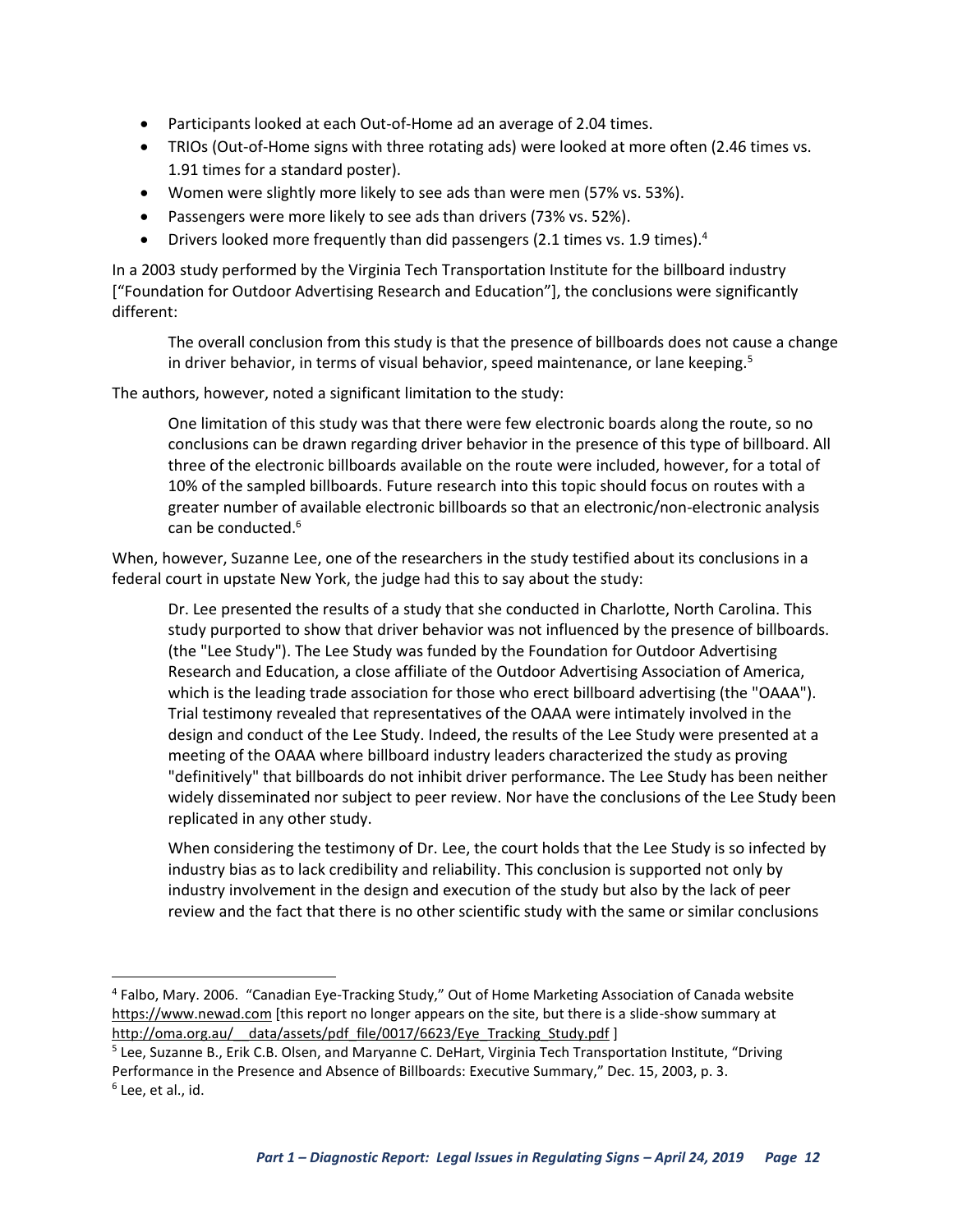regarding driver distraction. For these reasons, the court rejects Dr. Lee's conclusions regarding traffic safety.<sup>7</sup>

A fascinating study for the lay reader is the "100-Car Naturalistic Driving Study," funded by the Federal Highway Traffic Safety Administration and performed by the Virginia Tech Transportation Institute, with 14 researchers involved.<sup>8</sup> There was extensive instrumentation in each of the vehicles, 78 of which were the driver's personal vehicles. $9$  The resulting data set was extensive, including:

- approximately 2,000,000 vehicle-miles of driving;
- almost 43,000 hours of data;
- data on 241 primary and secondary drivers;
- a 12- to 13-month data collection period for each vehicle; and
- five channels of video and numerous vehicle state and kinematic variables for any given point in time. $10$

The researchers noted:

 $\overline{a}$ 

Drivers apparently adapted rapidly to the instrumentation, probably within the first hour. The resulting database contains many extreme cases of driving behavior and performance, including severe drowsiness, impairment, judgment error, risk taking, willingness to engage in secondary tasks, aggressive driving, and traffic violation (just to name a few) that have been difficult to examine using other techniques. $^{11}$ 

For our purposes here, one of the most striking findings of the study was this:

Dingus, et al., pp. xxviii-xxvix.

<sup>7</sup> Nichols Media Group, LLC v. Town of Babylon, 365 F. Supp. 2d 295, 308 (E.D.N.Y. 2005).

<sup>8</sup> Dingus, T.A., et al., "100-Car Naturalistic Driving Study' Phase II – Results of the 100-Car Field Experiment," April 2006.

<sup>&</sup>lt;sup>9</sup> The study described the instrumentation:

Each of the sensing subsystems within a vehicle was independent, so that any failures were constrained to a single sensor type. Sensors included a box to obtain data from the vehicle network, an accelerometer box for longitudinal and lateral acceleration, a system to provide information on distance to lead and following vehicles, a system to detect conflicts with vehicles to either side of the subject vehicle, an incident box to allow drivers to flag incidents for the research team, a video-based lane tracking system to measure lane keeping behavior, and video to validate any sensor-based findings. The video subsystem was particularly important as it provided a continuous window into the happenings in and around the vehicle. There were 5 camera views monitoring the driver's face and driver's side view of the road, the forward road view, the rear road view, the passenger side road view, and an over-the-shoulder view for the driver's hands and surrounding areas. The video system was digital, with software-controllable video compression capability. This feature allowed synchronization, simultaneous display, and efficient archiving and retrieval of 100-Car Study data.

<sup>10</sup> Dingus, et al., p. xxvi.

<sup>&</sup>lt;sup>11</sup> Dingus, et al., p. xxvi.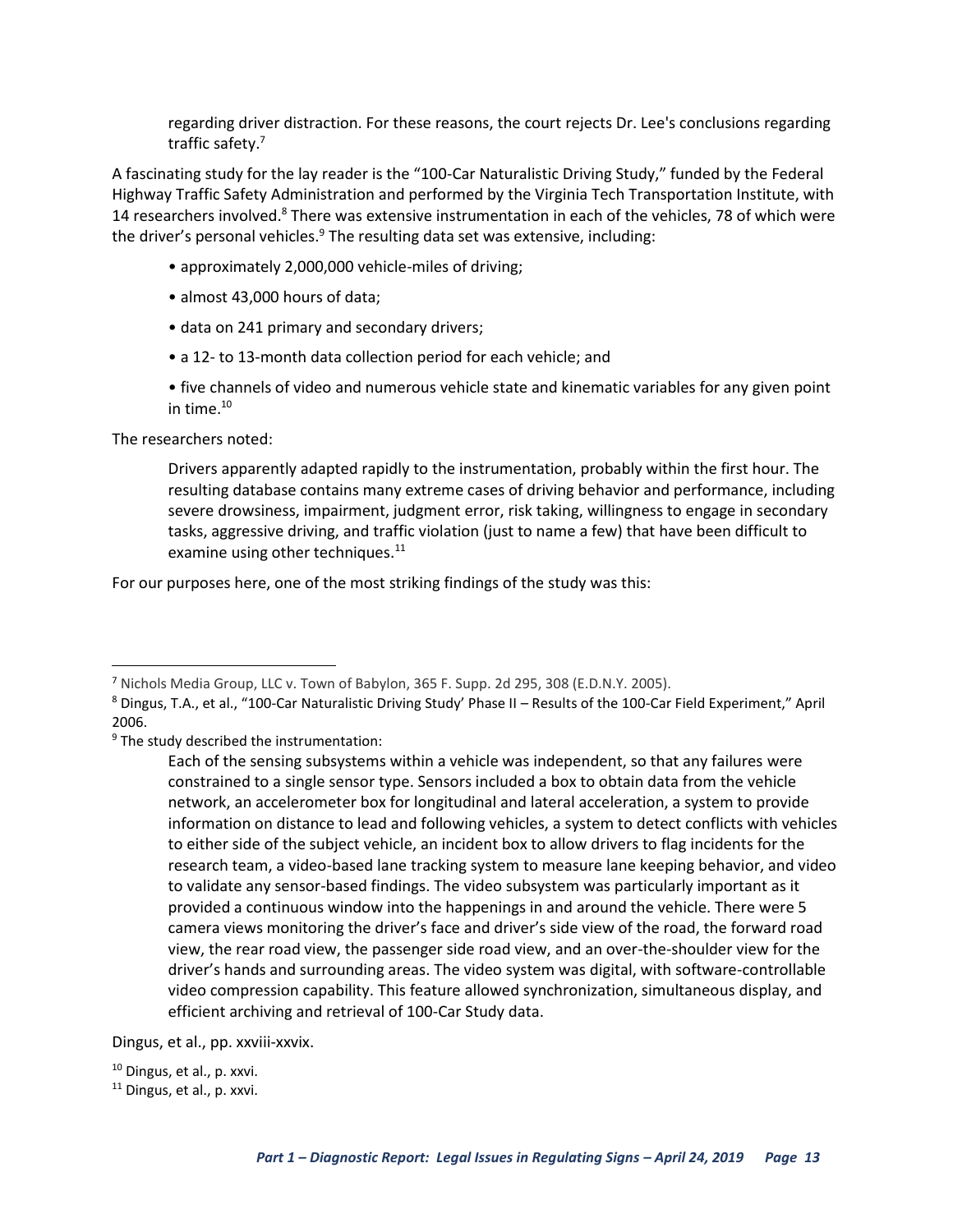Almost 80 percent of all crashes and 65 percent of all near-crashes involved the driver looking away from the forward roadway just prior to the onset of the conflict. Prior estimates related to "distraction" as a contributing factor have been in the range of 25 percent<sup>12</sup>

Although the primary report on the 100-car study does not indicate in detail what external events distracted drivers, a Canadian study attempted to do exactly that.<sup>13</sup> Researchers tallied more than 1000 glances and, after eliminating about 200 for a variety of reasons, analyzed the rest. One conclusion seems particularly significant (although the authors did not flag it as such):

[A]ctive sign types (video, scrolling text, and the partially active roller bar signs) received significantly more glances per sign (1.31 glances per subject per sign) than the billboard signs  $(0.64$  glances per subject per sign).<sup>14</sup>

The authors seemed to find another conclusion as somewhat more significant:

Long glance durations (glances longer than 0.75 s). Active signs, especially video signs, received significantly more long glances than passive billboard signs. These glances are particularly critical when there is traffic within three stripes – gaps, as this will cut in half the time available for drivers to react.<sup>15</sup>

A separate article in the same volume by two of the same authors specifically addressed the impact of video advertising on "driver fixation" patterns.<sup>16</sup> Using eye-tracking devices worn like glasses and recording data for the researchers, the authors gathered data from 25 subjects, driving the same route in Toronto. They concluded in part:

The eye-movement study indicated that video signs attract driver attention, in that the probability of a driver looking at a video sign on a given approach was almost 1 in 2. In some cases, glances at video signs were made unsafely, that is with short headways (1 s or less) or long durations (1.47 s) or at wide angles (up to 31°) off the line of sight.<sup>17</sup>

A December 1994 study by the Wisconsin Department of Transportation examined accident data for roads passing by the Milwaukee County Stadium, which had installed an electronic variable message sign in April 1984.<sup>18</sup> The sign changed images an average of 12 frames per minute (1 every 5 seconds).<sup>19</sup> The study found a 43 percent increase in crashes in the first year after activation of the sign and a 36 percent increase in the average annual crash rate over three years.<sup>20</sup> It found an 80 percent increase in side-swipe crashes in the first year after the sign was activated, but that fell to an 8 percent increase over three years.<sup>21</sup> Rear-end crashes increased by 60 percent in the first year, but the increase fell to 21

 $\overline{\phantom{a}}$ 

<sup>12</sup> Dingus, et al., p. 349.

<sup>&</sup>lt;sup>13</sup> Beijer, Dann, Alison Smiley and Moshe Eizenman, "Observed Driver Glance Behavior at Roadside Advertising Signs," *Transportation Research Record: Journal of the Transportation Research Board No. 1899*, 2004, pp. 96-103.  $14$  Beijer, et al., p. 100.

<sup>15</sup> Beijer, et al., p. 102.

<sup>&</sup>lt;sup>16</sup> Smiley, Alison, Thomas Smahel and Moshe Eizenman, "Impact of Video Advertising on Driver Fixation Patterns," *Transportation Research Record: Journal of the Transportation Research Board No. 1899*, 2004, pp. 76-83.  $17$  Smiley, et al., p. 82.

<sup>&</sup>lt;sup>18</sup> Wisconsin Department of Transportation [hereinafter WSDOT], "Milwaukee County Stadium Variable Message Sign Study," Dec. 1994.

<sup>19</sup> WSDOT, p.5.

<sup>20</sup> WSDOT, p.2.

<sup>21</sup> WSDOT, Id.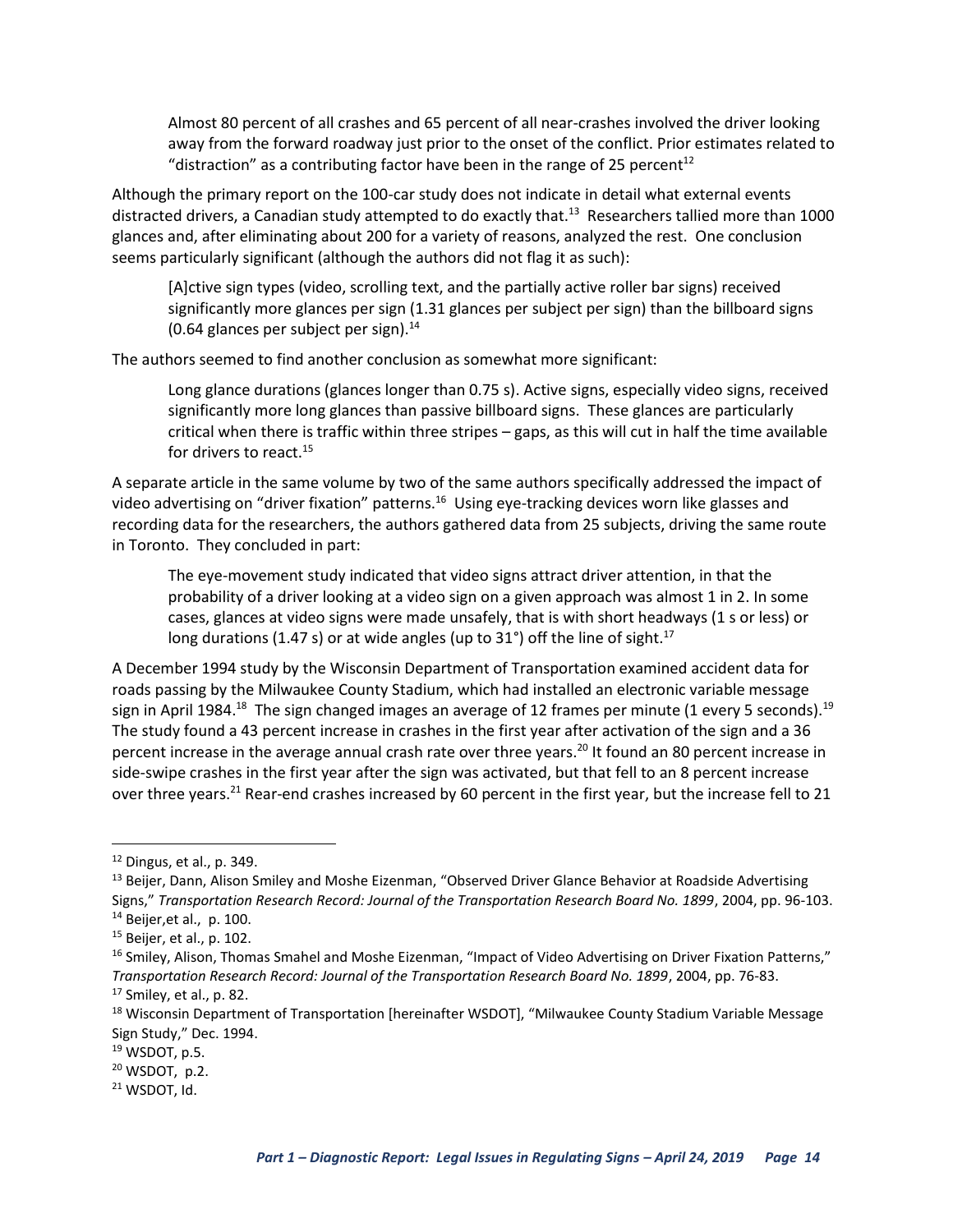percent per year over three years.<sup>22</sup> There was little narrative in the study, but the major conclusion was this:

It is obvious that the variable message sign has had an impact on traffic, most notably in the increase in the side-swipe crash rate. $^{23}$ 

A 2009 report funded by the Federal Highway Administration provided a comprehensive survey of existing literature on the effects of "commercial electronic variable message signage" (CEVMS) on driver distraction and traffic safety.<sup>24</sup> The emphasis of the 87-page report was on the need for further research, not an entirely surprising approach from a group of researchers with experience in the wellfunded field. The report said in part:

The conclusion of the literature review is that the current body of knowledge represents an inconclusive scientific result with regard to demonstrating detrimental driver safety effects due to CEVMS exposure. This outcome points toward the importance of conducting carefully controlled and methodologically sound future research on the issue.<sup>25</sup>

One of the authors, however, disagreed in a separate report, drawing on the same body of existing research. In a report with the heavy but entirely descriptive title of "A Peer--‐Reviewed Critique of the Federal Highway Administration (FHWA) Report Titled: "Driver Visual Behavior in the Presence of Commercial Electronic Variable Message Signs (CEVMS),"<sup>26</sup> Jerry Wachtel, now writing as president of a consulting organization called The Veridian Group said in part:

When evaluated against the growing number of recent research studies, conducted world--‐ wide, that increasingly demonstrate concerns for the adverse effects of billboard distraction on driver performance, particularly under conditions in which the driver must respond to suddenly appearing or developing traffic hazards, one must question the contribution of this study and the conclusions that can be drawn from it to this important field of research. As relevant new research (Edquist J. H., 2011), (Herrstedt, 2013), (Divekar G. P., 2012), (Belyusar, 2014) continues to be published, we urge the authors of this eagerly anticipated FHWA study to clearly document their methods and results in light of the peer reviewed comments directed at the draft report, and the concerns expressed herein.<sup>27</sup>

l

<sup>27</sup> Wachtel, 2015, p. 45.

<sup>22</sup> WSDOT, id.

<sup>23</sup> WSDOT, p. 3.

<sup>&</sup>lt;sup>24</sup> Molino, John A., Jerry Wachtel, John E. Farbry, Megan B. Hermosillo, Thomas M. Granda, "The Effects of Commercial Electronic Variable Message Signs (CEVMS) on Driver Attention and Distraction: An Update," Office of Real Estate Services, Federal Highway Administration, 2009. Available for download at <https://rosap.ntl.bts.gov/view/dot/950> (accessed February 2019).

<sup>25</sup> Molino, et al., 2009, p. 39.

<sup>&</sup>lt;sup>26</sup> Wachtel, Jerry. "Driver Visual Behavior in the Presence of Commercial Electronic Variable Message Signs (CEVMS)," The Veridian Group, 2015. Available for download at

[http://nebula.wsimg.com/722c5bb9d76d4b10b6d7add54d962329?AccessKeyId=388DC3CA49BF0BEF098B&dispos](http://nebula.wsimg.com/722c5bb9d76d4b10b6d7add54d962329?AccessKeyId=388DC3CA49BF0BEF098B&disposition=0&alloworigin=1)

[ition=0&alloworigin=1](http://nebula.wsimg.com/722c5bb9d76d4b10b6d7add54d962329?AccessKeyId=388DC3CA49BF0BEF098B&disposition=0&alloworigin=1) (accessed February 2019). Wachtel says that his report is a critique of a 2013 FHWA study and provides a link to an FHWA website – where the most recent report on this subject is the 2009 report, cited above. The critique fits the 2009 report and one has to suppose that the now-missing 2013 report was an update of that.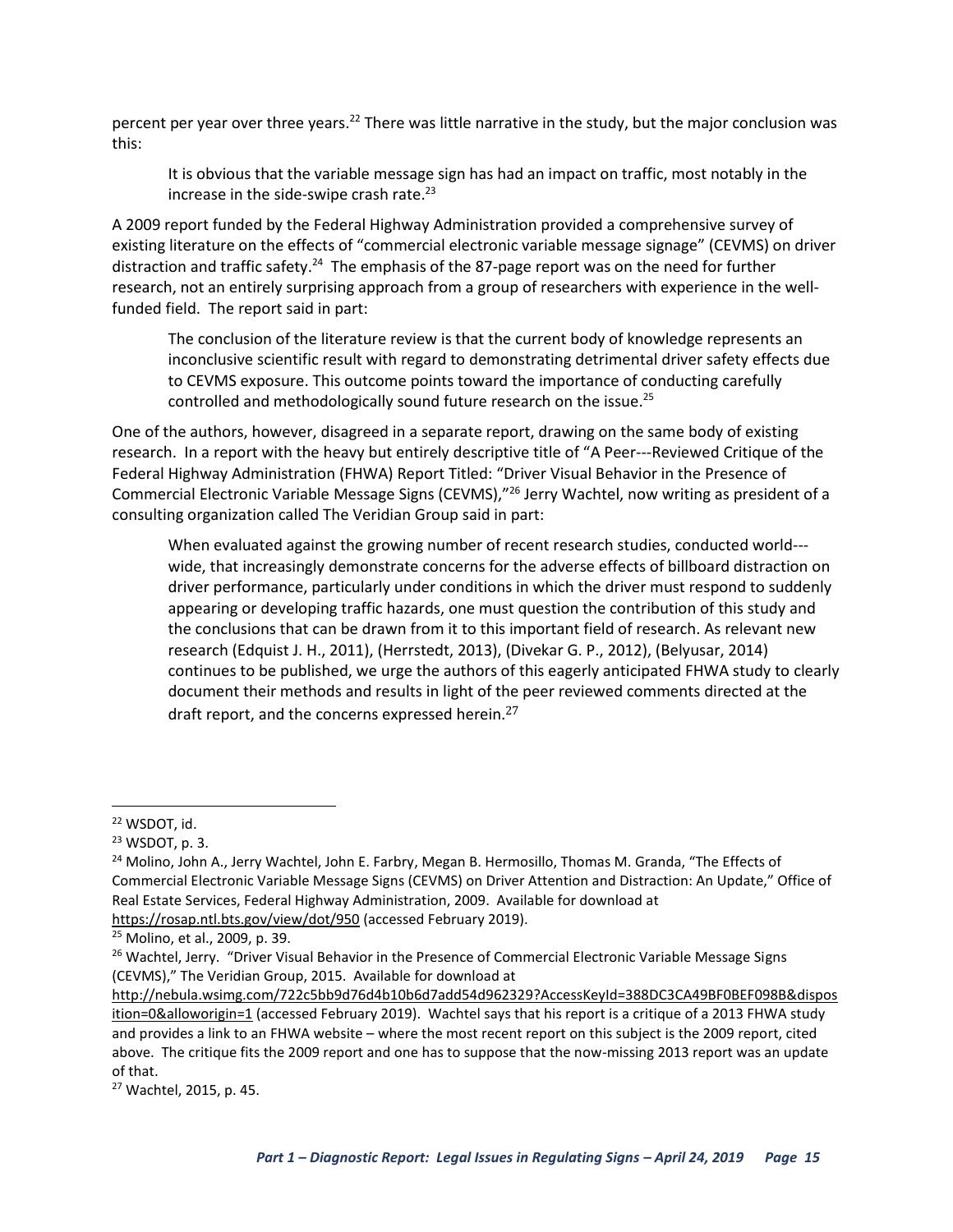The final words in the report, quoting one of the fifteen listed outside peer reviewers of the Wachtel report, provide what may be particularly good advice for public officials making decisions about regulations for such signs:

One [peer reviewer], heavily involved in road and traffic safety, said: "if there is a lack of scientific certainty and there is a question around safety – the response should be no. In the context of (outdoor advertising sign) permits, this is particularly important as permits for signs have a minimum life of a decade. $^{28}$ 

#### <span id="page-17-0"></span>Digital Signs in the Courts

Sign companies have challenged local efforts to regulate digital signs and billboards. In light of the evidence discussed above – and of common sense – courts have had little difficulty upholding the regulations.

In a thoughtful opinion, upholding an ordinance completely banning electronic message boards in Concord, New Hampshire, the First Circuit Court of Appeals had this to say:

Concord's interests in traffic safety and community aesthetics would be achieved less effectively without the ordinance's prohibition on EMCs. We give some respect to the accumulated, common-sense judgments of local lawmakers and of the many reviewing courts that billboards are real and substantial hazards to traffic safety. Metromedia, 453 U.S. at 509 (plurality opinion). It is given that a billboard can constitute a traffic hazard. It follows that EMCs, which provide more visual stimuli than traditional signs, logically will be more distracting and more hazardous. Indeed, plaintiff's own witness stated that bypassers focus more on rapidly blinking electronic signs than static signs. This constitutes a greater hazard. Further, for drivers a flashing light is often a signal of hazard on the roadway, a signal which itself slows and disrupts the traffic flow.

*Naser Jewelers, Inc. v. City of Concord,* 513 F.3d 27, 35 (1st Cir. N.H. 2008).

The New Hampshire Supreme Court upheld the same ordinance, in a challenge by a different merchant, saying in part:

Finally, with respect to the fourth prong of the *Central Hudson* test, the trial court found that the City has available other, more narrowly tailored means to meet its desired objectives. To protect its interests, the City could regulate the number, proximity or placement of electronic display signs or it could ban all types of electronic signs, including those displaying time, date and temperature. We disagree that the City, by prohibiting all electronic signs displaying commercial speech, has drawn an ordinance broader than necessary to meet and advance its substantial interests of traffic safety and aesthetics. The most effective way to eliminate the problems raised by electronic signs containing commercial advertising is to prohibit them. See *Metromedia*, 453 U.S. at 508. The City continues to allow other means of commercial advertising of a non-electronic nature.

#### *Carlsons Chrysler v. City of Concord*, 156 N.H. 399, 405, 938 A.2d 69, 74 (2007).

The federal court in New Hampshire followed *Naser* in upholding a local ordinance that allowed "electronic changing signs" only in the single "commercial" district in a town and in some immediately adjoining areas; the administrator thus denied a permit for such a sign to a church that wanted to erect one on its property along a major road, outside the commercial district. *Signs for Jesus v. Town of Pembroke*, 230 F. Supp. 3d 49 (D.N.H. 2017). The court also noted the Supreme Court decision in *Reed v.* 

 $\overline{\phantom{a}}$ 

<sup>28</sup> Wachtel, 2015, p. 45.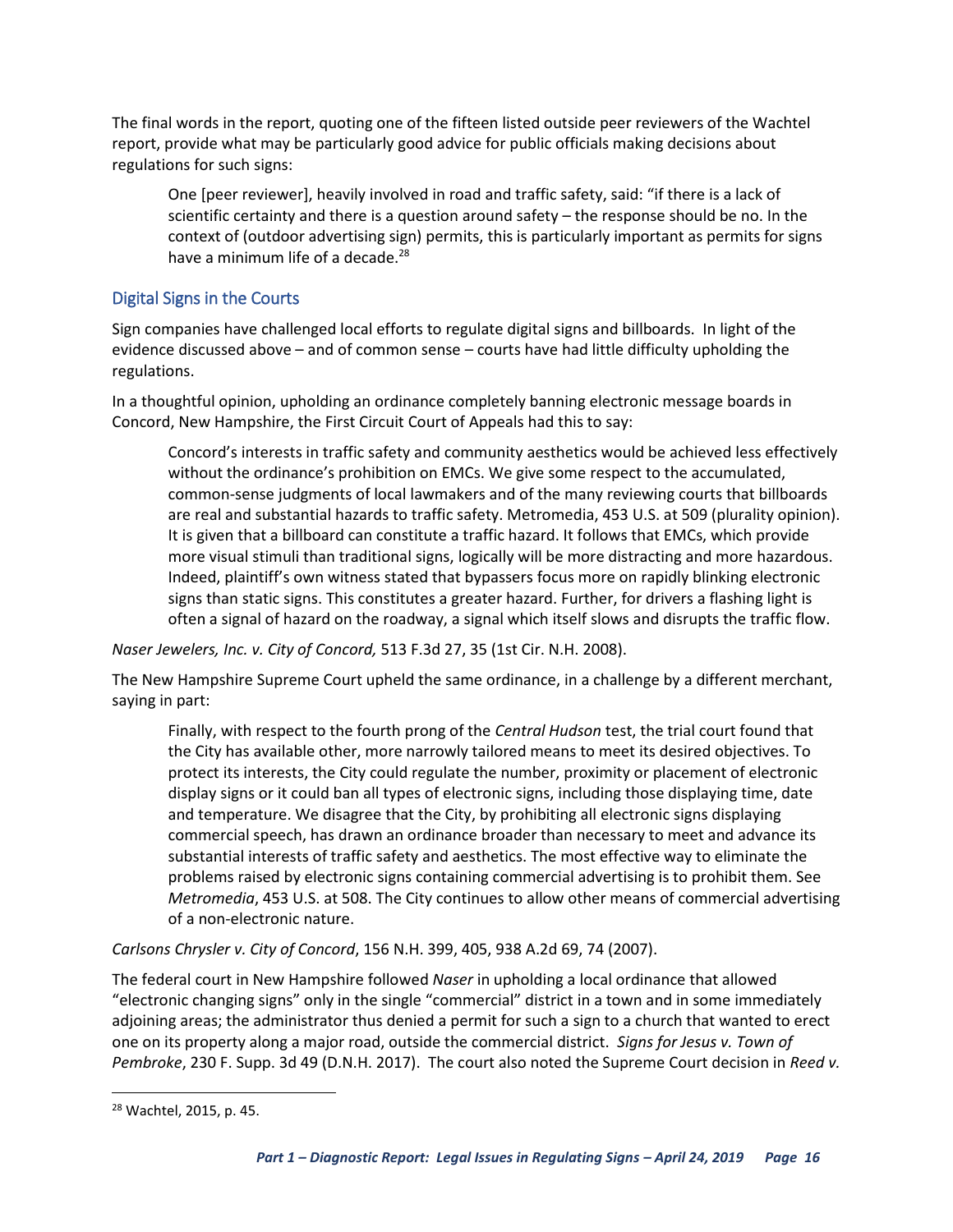*Town of Gilbert*, 135 S. Ct. 2218, 2227, 192 L. Ed. 2d 236 (2015) and found that the ordinance, which referred to the technology and lighting of the signs, was content-neutral and thus not subject to strict scrutiny.

A federal court in Michigan followed *Naser* in *Hucul Adver., LLC v. Charter Twp. of Gaines*, 2012 U.S. Dist. LEXIS 131136 (W.D. Mich. 2012), aff'd *Hucul Adver., LLC v. Charter Twp. of Gaines*, 2014 U.S. App. LEXIS 2407 (6th Cir. Mich., 2014), where it upheld an ordinance that limited billboards to two industrial districts and to an area adjacent to highway M-2; it also provided that "[n]o digital billboard shall be located within 4,000 feet of another digital billboard abutting or visible from either side of M-6." (2012 U.S. Dist. LEXIS 131136 at 2, citing the local ordinance). In response to the billboard company's citation of an appellate Michigan decision rejecting a distinction between "static" and "readily changeable" billboards (see *Outdoor Systems, Inc. v. City of Clawson*, 262 Mich. App. 716, 724, 686 N.W.2d 815 (2004), the court said this:

*Clawson* is distinguishable from this case because it involved a total prohibition on readily changeable signage, regardless of size. Id. at 821. Moreover, to the extent Clawson suggests that a municipality cannot draw distinctions between digital and static billboards, the Court disagrees with the case and declines to follow it. It is not unreasonable for municipalities to draw distinctions between digital and static billboards because their increased visibility and changing display have a greater effect on safety and aesthetics. Plaintiff acknowledged that digital billboards are visible from a greater distance. (Dkt. No. 27, Ex. C, Hucul Dep. 24.) Plaintiff's sales consulting expert acknowledged that the changing message on digital billboards is more effective at drawing the viewer's attention. (Dkt. No. 27, Ex. E, Hyde Dep. 19.).

#### 2012 U.S. Dist. LEXIS 131136 at 13-14.

In a 2016 decision, the North Dakota high court rejected a challenge to the denial of a special use permit for an electronic billboard, where the decision focused significantly on traffic safety and potential driver distraction. *Dakota Outdoor Adver., LLC v. City of Bismarck, Bd. of Comm'rs*, 2016 ND 210, 886 N.W.2d 670 (2016).

Local governments do not always win. A digital sign was involved in *Solantic, LLC v. City of Neptune Beach*, 410 F.3d 1250, 1267-69 (11th Cir. Fla. 2005) (discussed above in the section on "Exemptions in Certain Types of Signs"), but the problem there was not that the city wanted to regulate the medical clinic's digital sign but that the sign ordinance had 26 exemptions, many of them content-based. The city of Portland, Oregon, lost on some issues in litigation over digital signs, but the problem in that case was that the ordinance allowed the signs and staff issued permits for them; litigation arose after citizen complaints led council members to attempt to revoke the permits, without granting the billboard company a hearing or other elements of due process. *Emerald Outdoor Advertising L.L.C. v. City of Portland*, 1999 U.S. Dist. LEXIS 20912 (D. Ore. 1999); the case was not approved for publication (it is available from third parties) and thus cannot be cited as precedent, an indication that the court did not consider its conclusions worthy of future consideration.

An issue not discussed above is that of aesthetics. A half century ago, many jurisdictions, including North Carolina, held that aesthetic considerations alone were inadequate to support local regulations. However, in 1982, the North Carolina Supreme Court joined what it then said were a majority of jurisdictions in adopting a more modern rule:

We therefore hold that reasonable regulation based on aesthetic considerations may constitute a valid basis for the exercise of the police power depending on the facts and circumstances of each case. We feel compelled to caution the local legislative bodies charged with the responsibility for and the exercise of the police power in the promulgation of regulations based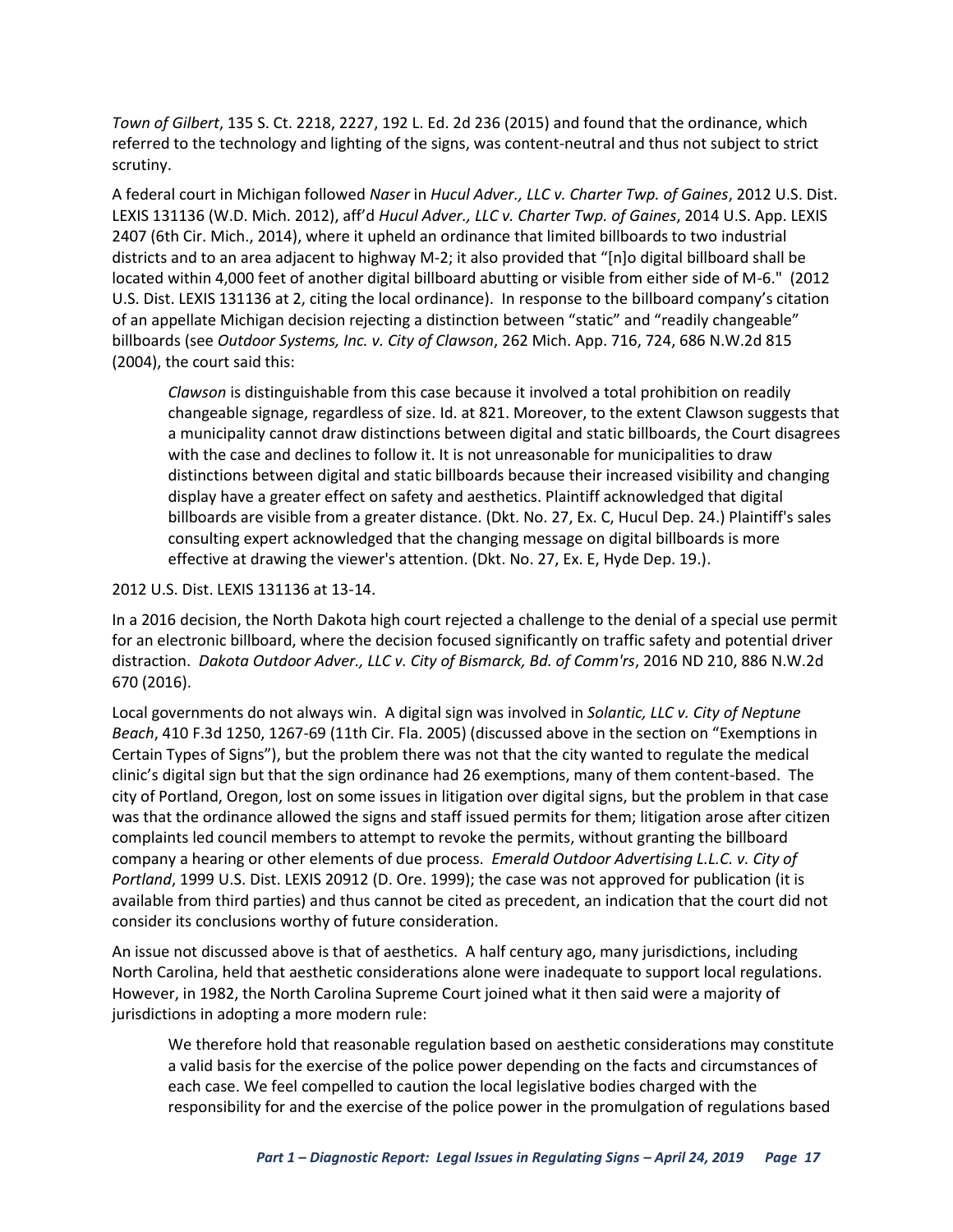solely upon aesthetic considerations that this is a matter which should not be delegated by them to subordinate groups or organizations which are not authorized to exercise the police power by the General Assembly.

*State v. Jones*, 305 N.C. 520, 530-531, 290 S.E.2d 675, 681 (1982).

### <span id="page-19-0"></span>Sign Regulations in North Carolina State Law

#### <span id="page-19-1"></span>Political Signs in Right-of-Way

North Carolina General Statutes (N.C.G.S.) §136-32, within the Chapter on Transportation, the Section specifically allows "political signs" in the rights-of-way of state maintained highways, other than "full controlled access" highways. The law limits such signs to 42 inches (3.5 feet) in height above the roadbed and 864 square inches (6 square feet) in size. It defined "political sign" as "any sign that advocates for political action." Municipalities retain the right to regulate signs in the rights-of-way of locally maintained streets and roads.

The full provisions of this section read:

§ 136-32 Regulation of signs.

- (a) Commercial Signs. -- No unauthorized person shall erect or maintain upon any highway any warning or direction sign, marker, signal or light or imitation of any official sign, marker, signal or light erected under the provisions of G.S. 136-30, except in cases of emergency. No person shall erect or maintain upon any highway any traffic or highway sign or signal bearing thereon any commercial or political advertising, except as provided in subsections (b) through (e) of this section: Provided, nothing in this section shall be construed to prohibit the erection or maintenance of signs, markers, or signals bearing thereon the name of an organization authorized to erect the same by the Department of Transportation or by any local authority referred to in G.S. 136-31. Any person who shall violate any of the provisions of this section shall be guilty of a Class 1 misdemeanor. The Department of Transportation may remove any signs erected without authority or allowed to remain beyond the deadline established in subsection (b) of this section.
- (b) Compliant Political Signs Permitted. -- During the period beginning on the 30<sup>th</sup> day before the beginning date of "one--stop" early voting under G.S. 163A-1300 and ending on the 10<sup>th</sup> day after the primary or election day, persons may place political signs in the right-of-way of the State highway system as provided in this section. Signs must be placed in compliance with subsection (d) of this section and must be removed by the end of the period prescribed in this subsection.
- (c) Definition. -- For purposes of this section, "political sign" means any sign that advocates for political action. The term does not include a commercial sign.
- (d) Sign Placement. -- The permittee must obtain the permission of any property owner of a residence, business, or religious institution fronting the right-of-way where a sign would be erected. Signs must be placed in accordance with the following:
	- (1) No sign shall be permitted in the right-of-way of a fully controlled access highway.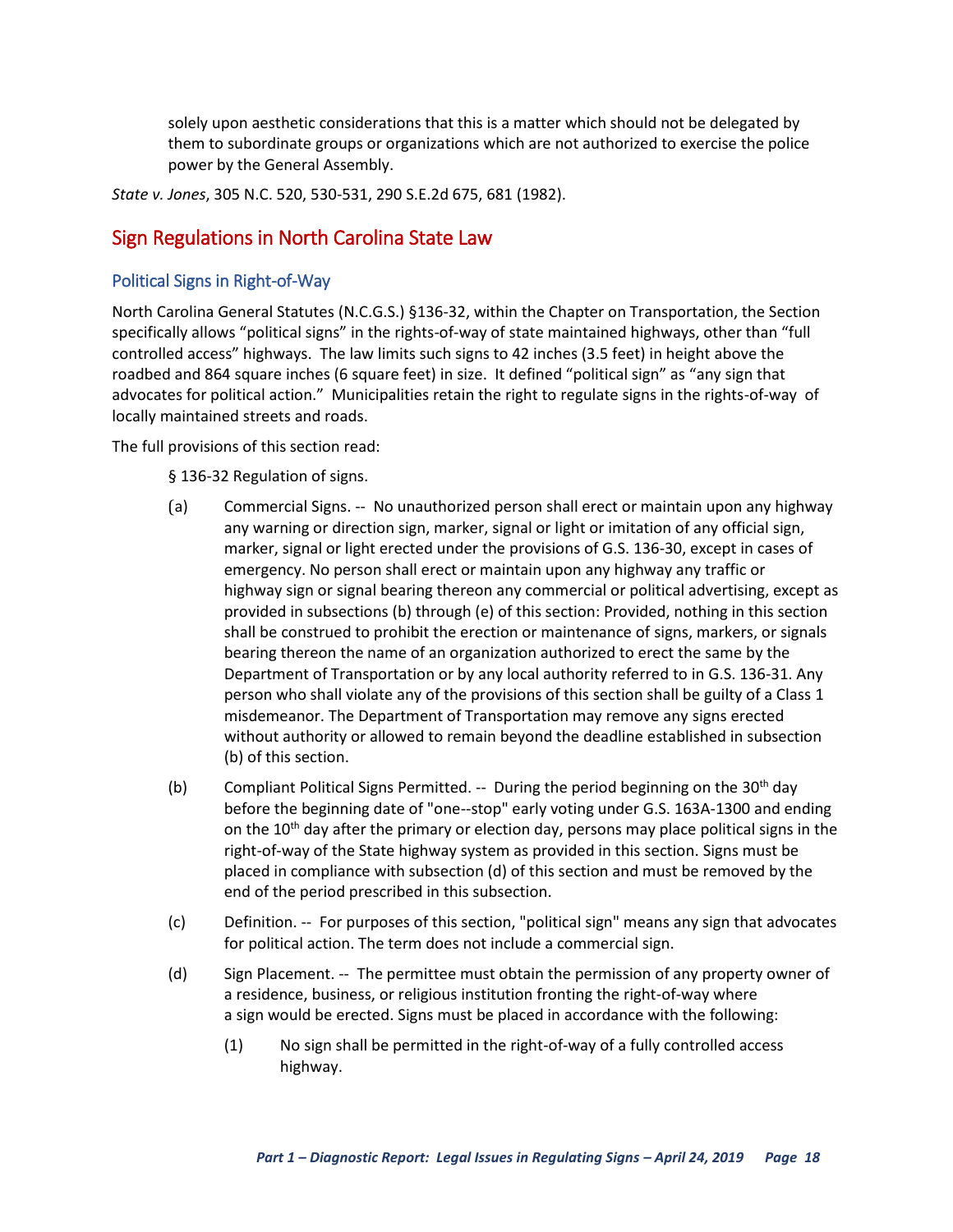- (2) No sign shall be closer than three feet from the edge of the pavement of the road.
- (3) No sign shall obscure motorist visibility at an intersection.
- (4) No sign shall be higher than 42 inches above the edge of the pavement of the road.
- (5) No sign shall be larger than 864 square inches.
- (6) No sign shall obscure or replace another sign.
- (e) Penalties for Unlawful Removal of Signs. -- It is a Class 3 misdemeanor for a person to steal, deface, vandalize, or unlawfully remove a political sign that is lawfully placed under this section.
- (f) Application Within Municipalities. -- Pursuant to Article 8 of Chapter 160A of the General Statutes, a city may by ordinance prohibit or regulate the placement of political signs on rights-of-way of streets located within the corporate limits of a municipality and maintained by the municipality. In the absence of an ordinance prohibiting or regulating the placement of political signs on the rights-of-way of streets located within a municipality and maintained by the municipality, the provisions of subsections (b) through (e) of this section shall apply.

#### <span id="page-20-0"></span>Blinding, Deceptive or Distracting Lights

N.C.G.S. §136-32.2 also specifically prohibits placing blinding, deceptive or distracting lights unlawful along state maintained highways.

- (a) If any person, firm or corporation shall place or cause to be placed any lights, which are flashing, moving, rotating, intermittent or steady spotlights, in such a manner and place and of such intensity:
	- (1) Which, by the use of flashing or blinding lights, blinds, tends to blind and effectively hampers the vision of the operator of any motor vehicle passing on a public highway; or
	- (2) Which involves red, green or amber lights or reflectorized material and which resembles traffic signal lights or traffic control signs; or
	- (3) Which, by the use of lights, reasonably causes the operator of any motor vehicle passing upon a public highway to mistakenly believe that there is approaching or situated in his lane of travel some other motor vehicle or obstacle, device or barricade, which would impede his traveling in such lane;

[he or it] shall be guilty of a Class 3 misdemeanor.

- (b) Each 10 days during which a violation of the provisions of this section is continued after conviction therefor shall be deemed a separate offense.
- (c) The provisions of this section shall not apply to any lights or lighting devices erected or maintained by the Department of Transportation or other properly constituted State or local authorities and intended to effect or implement traffic control and safety. Nothing contained in this section shall be deemed to prohibit the otherwise reasonable use of lights or lighting devices for advertising or other lawful purpose when the same do not fall within the provisions of subdivisions (1) through (3) of subsection (a) of this section.